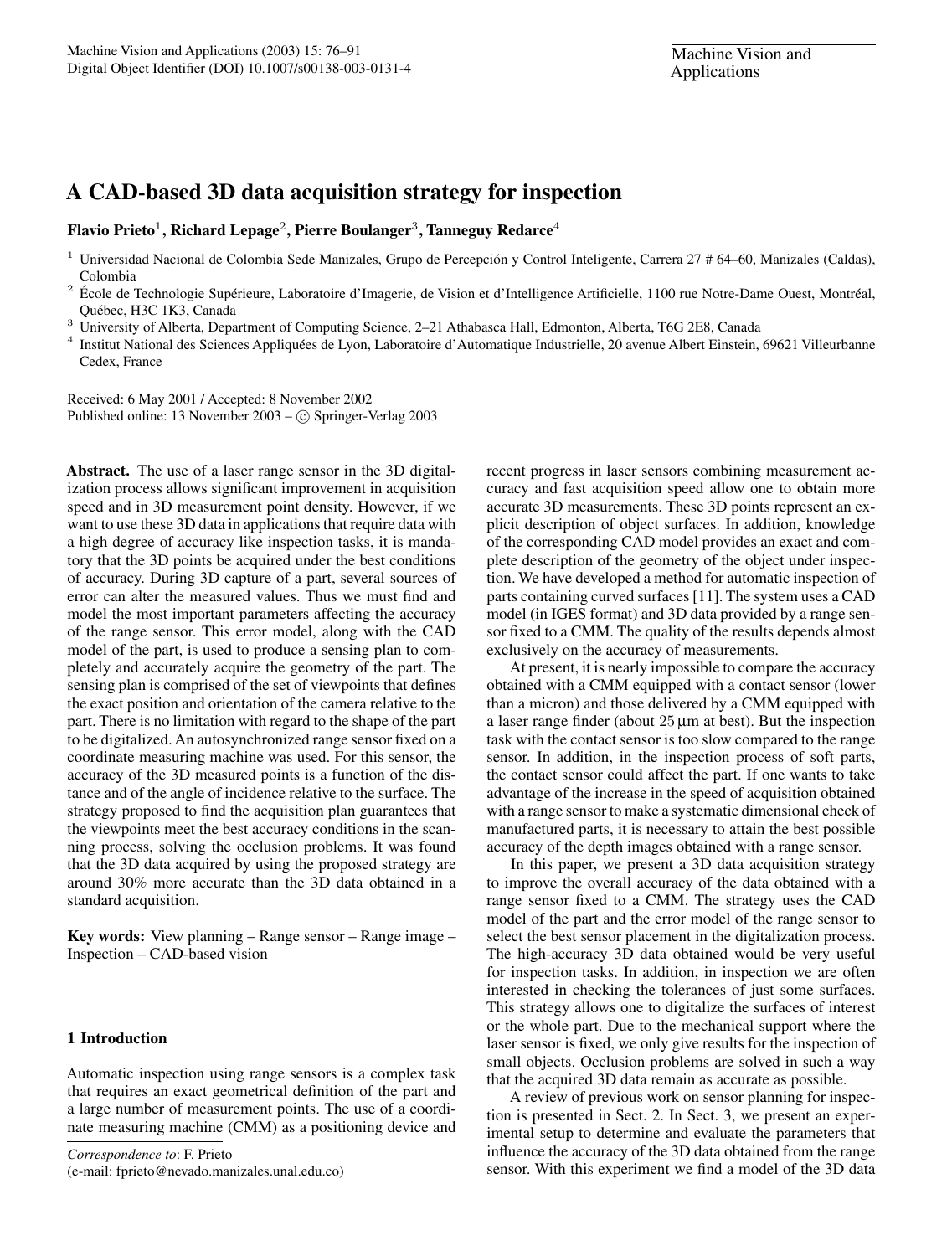accuracy as a function of those parameters. The problem of the range sensor placement is posed in Sect. 4. In Sect. 5, we present an acquisition planning strategy for a digitalization system built from an autosynchronized range sensor fixed on a CMM in order to improve the 3D data accuracy. Finally, in Sect. 6, we show the improvement of accuracy when such a strategy is used.

## **2 Literature review**

Three-dimensional range sensor planning is a complex task. The problem can be stated as follows. Given the information related to the environment (object under observation, available sensor) and the task the measurement system must achieve (feature detection, recognition, inspection), design strategies automatically determine the parameters of the sensors (optics, position, and orientation) in order to carry out the measurement task within a specified precision range.

Tarabanis et al. [14] provide an interesting survey of sensor planning strategies based on model-based vision algorithms (e.g., camera, range sensor, illumination systems). The survey is divided into three main topics: (1) the detection of an object's features, (2) model-based digitalization strategies for recognition and location, and (3) the reconstruction problem.

The definition and implementation of the planning algorithm are related to measurement goals and available tools. When the goal of the 3D measurements is toward the detection and inspection of an object's features [1,4,15–19], an accurate model of the object must be found in order to fulfill the task. The model controls the offline digitalization process. In general, the digitalization strategy is optimized to acquire the whole object or the interesting features with a minimum number of viewpoints.

The design of the planning algorithm depends upon the type and number of sensors and upon the type of mechanical support. Sensors include range sensor [8,10,21], CCD camera [15], CCD camera coupled to a light source [5,17], or a set of CCD cameras [4,19]. Mechanical supports range from robot arms [15,21], robotized systems [20], translation table [4,5,8,19], or rotation table [10,17]. In the literature, we did not find any work with a CMM as the mechanical support in the way we used it in our work.

According to the goals of the digitalization system, every acquisition strategy must adapt to the system constraints (topology and size of object to be digitalized, object model, etc.). The output of the algorithm is the whole set of viewpoints for the digitalization (position, orientation, and sensor trajectory). The viewpoint parameters are obtained by optimizing the number of viewpoints, the amount of data acquired, minimal trajectory, etc. The parameters must also obey system constraints like object visibility and a sensor trajectory free of collisions.

In this paper, we define and implement an algorithm for 3D acquisition using a high-precision sensor mounted on a CMM. The main goal to be attained with this algorithm is to provide accurate real-time 3D data for tolerance control of industrial parts by improving the accuracy of the acquired data.



**Fig. 1.** Optical setup of the NRCC synchronized range sensor

## **3 The 3D range camera**

This section describes the optical principle of the range camera used and the accuracy of the 3D data acquired as a function of the camera placement. The camera, an autosynchronized range (ASR) sensor, was developed at the National Research Council of Canada [3,13].

## *3.1 Optical principle*

The basic geometry of this 3D laser camera is based on the synchronization of the projected laser beam with its return path. The main advantage of this approach is that it allows one to simultaneously obtain high resolution and a large field of view, as opposed to standard triangulation geometries where a compromise is made between resolution and field of view. The synchronized scanning geometry is based on a double-sided mirror used to project and detect a focused or collimated laser beam (Fig. 1). The rotation of this mirror defines the sweep of the laser beam (called angle  $\gamma$  in Sect. 4).

The scanning of the target surface by the sensor results in the output of 3D points  $(x, y, z)$  and their luminous intensity  $(I)$  at the surface. The ASR sensor explores a surface line by line at a density that can be specified by the user (usually 512 points per line). The depth (z coordinate) is measured for every x coordinate provided by the mirror position. In order to scan the whole part and to allow precise mechanical registration between views, the range sensor must be fixed on a mechanical support. For our experimental setup, the ASR sensor is mounted on a coordinate measuring machine. The CMM movement provides the  $y$  coordinate. The CMM allows six degrees of freedom, three for the space position and three for the orientation of the sensor. The acquisition system (mechanical support and ASR sensor) limits the workspace, that is, the space where the part to be digitalized must be enclosed. For our system, this space is a parallelepiped where the sides  $ws_x$ ,  $ws_y$ , and  $ws_z$  represent, respectively, maximum displacements of the sensor in the directions  $x, y$ , and z in such a way that the sensor is always oriented toward the center of the workspace. The dimensions of the workspace are  $ws_x = 80 \text{ cm}, ws_y = 30 \text{ cm}, \text{ and } ws_z = 30 \text{ cm}.$ 

## *3.2 Noise model of the digitalization system*

In order to model the noise, we are generally interested in obtaining a characterization of the noise introduced at each 3D measurement point. This characterization is related to a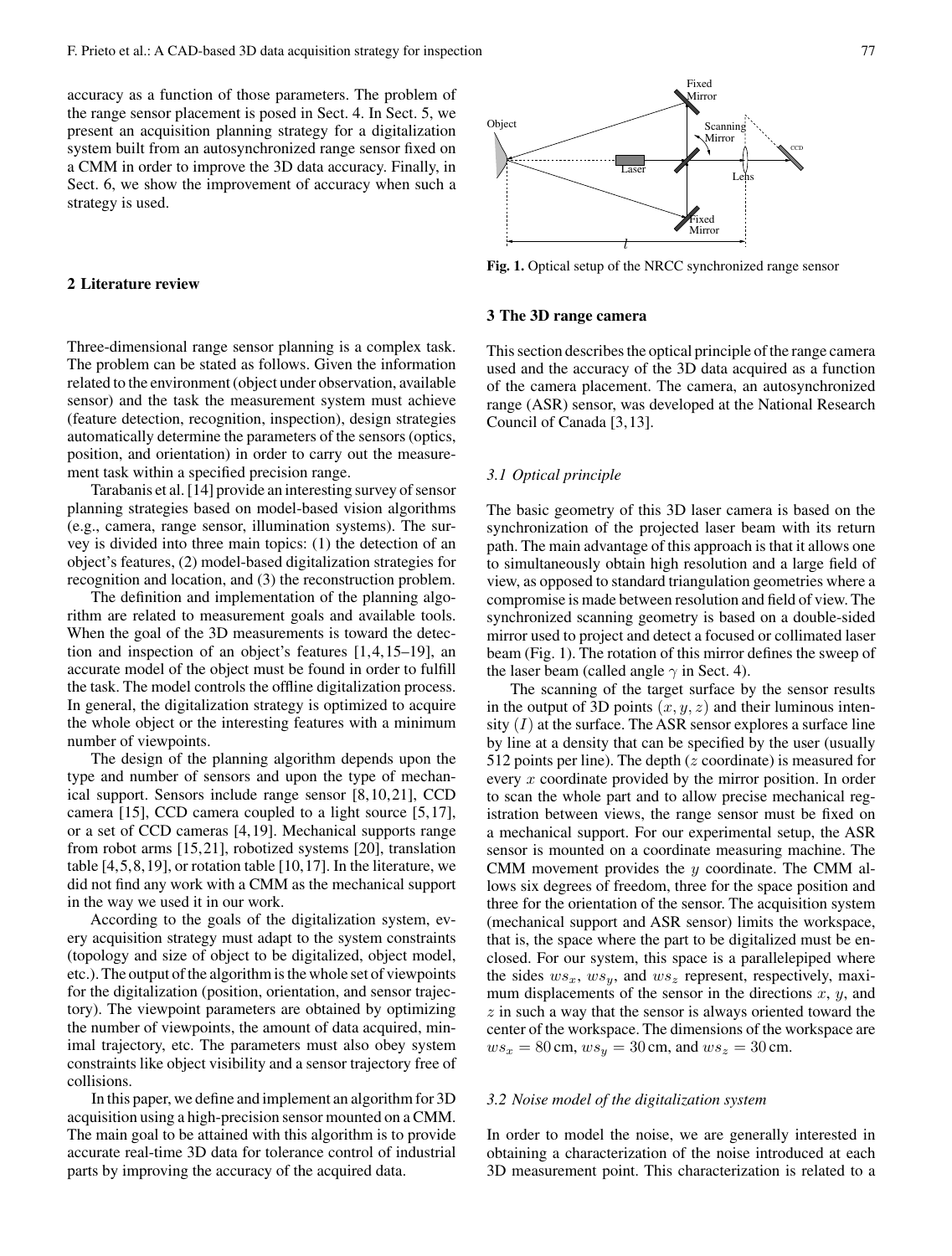certain number of parameters such as the distance from the sensor to the surface and the incidence angle between the laser beam, when it reaches the surface, and the normal vector to the part. The latter one affects primarily the sensor position. If we suppose that the noise in an image is additive and random, i.e., a random signal  $b(x, z)$  is added to the real values of the image  $(x, z)$ , then  $(\hat{x}, \hat{z}) = (x, z) + b(x, z)$ . The quantity of noise in an image is estimated by the covariance matrix *Σ*. Most of the time, the noise is modelled like a random function with a Gaussian distribution of zero mean value:

$$
b(\vec{r}) = \frac{1}{(2\pi)^{3/2}\sqrt{|\Sigma|}} exp\left(-\frac{1}{2}(\vec{r} - \vec{s})^T \Sigma^{-1}(\vec{r} - \vec{s})\right)
$$
(1)

where  $\vec{s}$  is a 2D vector corresponding to the point on the surface of the given geometrical model nearest to  $\vec{r}$ , and  $\Sigma(\vec{r})$  is the covariance matrix for the measured point  $\vec{r}$ . The covariance matrix in Eq. 2 defines for the point  $\vec{r}$  an ellipse whose form (length of axes) is a function of the distance from the sensor to the surface and of the incidence angle of the laser beam on the surface.

$$
\Sigma = \begin{pmatrix} \sigma_{xx} & \sigma_{xz} \\ \sigma_{zx} & \sigma_{zz} \end{pmatrix}
$$
 (2)

The components of the covariance matrix *Σ* are:

- $\sigma_{xx}$ , variance in x
- $\sigma_{xz}$  ( $\sigma_{zx}$ ), covariance between x (z) and z (x)
- $\sigma_{zz}$ , variance in z

In the first experiment, we averaged 256 measurements of the same 3D point. We found that the average value converges toward a constant mean value within 64 measurements. Therefore, we took 128 measurements to compute the variance at each point. In order to evaluate the accuracy of the cloud of 3D points obtained by the scanning process, we achieved 128 measurements in different positions for distance and orientation of the laser sensor with respect to a reference surface. The measurements were completed after the camera calibration process and camera placements approached the calibration conditions.

The objective of those measurements is to determine the covariance matrix  $\Sigma$ , which we define as the addition of the covariance introduced by each incident angle and by the objectsensor distance. From the experiments it can be seen that these criteria are independent. Thus the covariance matrix is defined by:

where:

$$
\Sigma = \Sigma(\alpha) + \Sigma(\beta) + \Sigma(d) \tag{3}
$$

- $\alpha$  is the angle of incidence of the laser beam on the surface in the direction of the laser sweep [defined around the yaxis in Fig.  $2(a)$ ]. In the figure, the ASR sensor is seen from the side (perpendicular to the *xz* plane), the dotted lines represent the limits of the laser sweeping beam (done by moving along the  $x$ -axis).
- $\beta$  is the angle of incidence of the laser beam on the surface in the perpendicular direction to the laser sweep [defined around the x-axis in Fig.  $2(b)$ ]. In the figure, the ASR sensor is seen from the top (perpendicular to the plan *yz*), the sweeping of the laser beam is done by moving along



**Fig. 2.** Definition of the incident angles  $\alpha$  and  $\beta$ 

the  $x$ -axis (aligned with the projection of the laser beam represented by the continuous line from the sensor to the surface).

 $\bullet$  d is the distance from the range sensor to the surface.

*Contribution of*  $\alpha$  *to the covariance matrix.* To determine the components of the covariance matrix according to the angle of incidence  $\alpha$  grouped in the matrix

$$
\mathbf{\Sigma}(\alpha) = \begin{pmatrix} \sigma_{xx}(\alpha) & \sigma_{xz}(\alpha) \\ \sigma_{zx}(\alpha) & \sigma_{zz}(\alpha) \end{pmatrix}
$$

we have varied the orientation angle of the range sensor in the direction of the laser beam sweep. The angle  $\beta$  and the distance d were fixed to the values  $\beta = 0^{\circ}$  and  $d = 200$  mm.

We show in Fig. 3 the shape of the variance  $\sigma_{xx}$  in x. In this figure and thereafter, the solid curve represents actual measurements and the dotted curve is for the best fit approximation. Although the approximation appears a little coarse, it is the best approximation of the behavior of the real curve in the interval that will be specified for each curve. The scale of the y-axis is usually about  $10^{-6}$  mm<sup>2</sup>.

The curve that best approximates the real values in the interval from 0◦ to 35◦ is defined by the equation:

$$
\sigma_{xx}(\alpha) = 1.42 \times 10^{-7} \cdot e^{5.46 \times 10^{-2} \cdot |\alpha|} \tag{5}
$$

Figure 4 shows the behavior of covariance  $\sigma_{xz}$ . The curve that best fits the measured values is given by:

$$
\sigma_{xz}(\alpha) = \sigma_{zx}(\alpha) = 6.47 \times 10^{-7} \cdot e^{5.91 \times 10^{-2} \cdot |\alpha|} \tag{6}
$$

Finally, we show in Fig. 5 the behavior of the variance in  $z(\sigma_{zz})$ . The next equation defines the curve that best fits the real values.

$$
\sigma_{zz}(\alpha) = 3.77 \times 10^{-6} \cdot e^{6.01 \times 10^{-2} \cdot |\alpha|} \tag{7}
$$

The behavior of the components of the covariance matrix is exponential. Therefore, a smaller value of dispersion is produced for an incident angle near zero degrees, which suggests an optimal placement for the sensor in the normal direction on the surface. The fitting curve displays sufficiently constant and low values in the interval  $0° \le \alpha \le 35°$ . The incident angle of the laser beam should be restricted to the range  $-35^\circ \leq \alpha \leq 35^\circ$  at measurement time.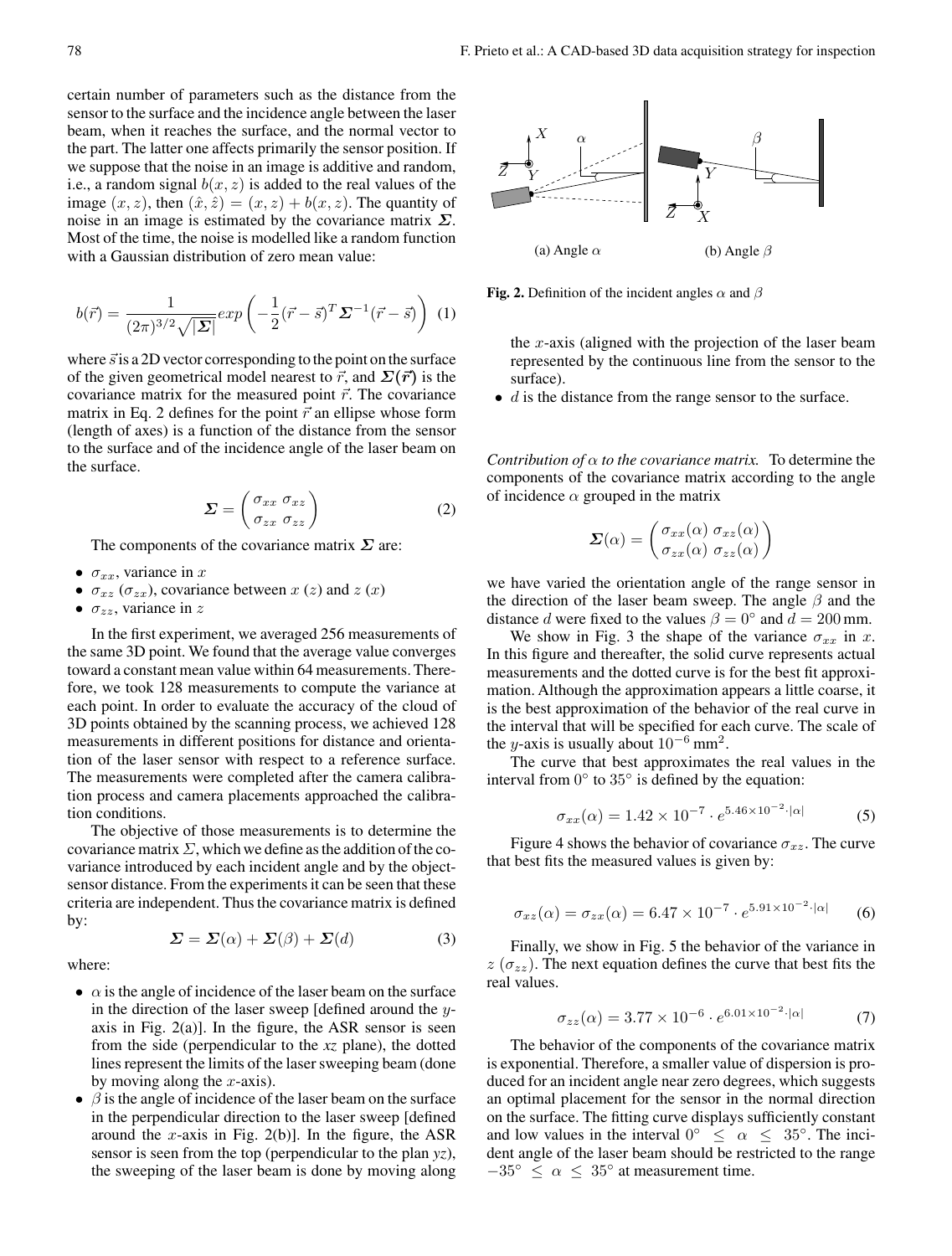

**Fig. 3.** Variance in *x* vs. the incident angle  $\alpha$ 



**Fig. 4.** Covariance  $xz$  vs. the incident angle  $\alpha$ 



**Fig. 5.** Variance in *z* vs. the incident angle  $\alpha$ 



**Fig. 6.** Variance in *z* vs. the incident angle  $\beta$ 

In Figs. 3, 4, and 5, we observe  $\sigma_{zz} > \sigma_{xz} > \sigma_{xx}$ . The variance in the  $z$  direction is at least ten times larger than the variance in the  $x$  direction.

*Contribution of* β *to the covariance matrix.* The covariance matrix according to the incident angle  $\beta$ ,  $\Sigma(\beta)$  was determined by changing the orientation of the range sensor in a perpendicular direction from that of the laser beam sweep. In this case, the angle  $\alpha$  and the distance d were fixed to:  $\alpha = 0^{\circ}$ and  $d = 200$  mm.

Figure 6 shows the behavior of the variance in  $z$  according to the incident angle  $\beta$ ,  $\sigma_{zz}(\beta)$ . We do not present the curves  $\sigma_{xx}$  and  $\sigma_{xz}$  because they have the same behavior and are smaller in amplitude. The curve that best fits the real curve is the exponential curve defined by Eq. 10. Equations 8 and 9 define the behavior of the variance  $\sigma_{xx}$  in x and the covariance  $\sigma_{xz}$  in  $xz$ .

$$
\sigma_{xx}(\beta) = 1.59 \times 10^{-7} \cdot e^{4.59 \times 10^{-2} \cdot |\beta|} \tag{8}
$$

$$
\sigma_{xz}(\beta) = \sigma_{zx}(\beta) = 8.30 \times 10^{-7} \cdot e^{4.40 \times 10^{-2} \cdot |\beta|}
$$
 (9)

$$
\sigma_{zz}(\beta) = 5.47 \times 10^{-6} \cdot e^{4.15 \times 10^{-2} \cdot |\beta|} \tag{10}
$$

At the time of digitalization, the incident angle  $\beta$  should be restricted to the interval  $-15° \le \beta \le 15°$ .

*Contribution of* d *to the covariance matrix.* By changing the distance from the sensor to the surface, we have determined the covariance matrix for parameter  $d$ .

Figure 7 shows the behavior of the variance in  $z$  vs. the digitalization distance d, so  $\sigma_{zz}(d)$ . Here the angles  $\alpha$  and  $\beta$ were fixed to 0<sup>°</sup>.

Equations 11, 12, and 13 are the curves that best fit the real values of the variance in  $x$ , the covariance  $xz$ , and the variance in z, that is,  $\sigma_{xx}$ ,  $\sigma_{xz}$ , and  $\sigma_{zz}$ , respectively.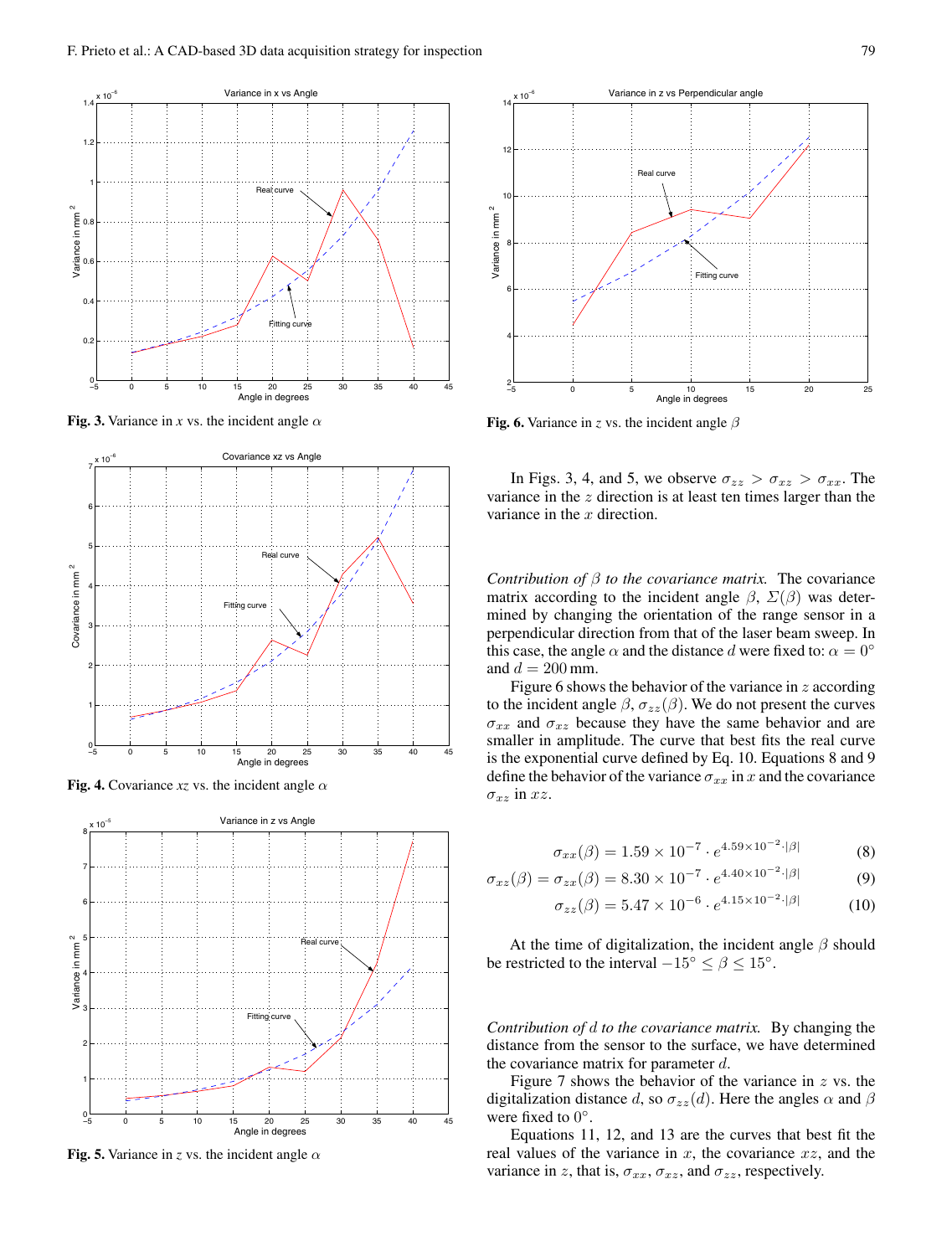

**Fig. 7.** Variance in *z* vs. the distance d

$$
\sigma_{xx}(d) = 1.14 \times 10^{-11} \cdot d^2 - 4.20 \times 10^{-9} \cdot d
$$
  
+5.20 \times 10^{-7} (11)

$$
\sigma_{xz}(d) = \sigma_{zx}(d) = 9.92 \times 10^{-11} \cdot d^2 - 3.82 \times 10^{-8} \cdot d
$$
  
+4.34 × 10<sup>-6</sup> (12)

$$
\sigma_{zz}(d) = 8.86 \times 10^{-10} \cdot d^2 - 3.47 \times 10^{-7} \cdot d
$$
  
+3.81 \times 10^{-5} (13)

We conclude that at digitalization time the range sensor should be placed in the interval of distance 170 mm  $\leq d \leq$ 240 mm.

These results confirm that we can improve the accuracy of the data acquisition process by following some criteria defined previously (normal direction, distance). Thus in order to be able to achieve inspection tasks, we have implemented an acquisition planning strategy. The strategy improves the 3D data accuracy by finding the best camera placement to digitalize a part, using the range of parameters  $\alpha$ ,  $\beta$ , and d computed in this section.

## **4 The range sensor placement problem**

The main goal of this work is to improve the 3D data accuracy with the aid of a sensor placement strategy. Such a strategy consists in computing a set X of viewpoints  $x^i$  in order to obtain a complete and accurate 3D image of a surface or of the whole part. We define an accurate 3D image as a cloud of 3D points acquired by the scanning process in the best accuracy conditions. Our strategy is to find the collection of viewpoints for each surface independently. If one wants to digitalize the whole part, one has simply to add the assembly  $X$  of all the surfaces in the part.

We define a viewpoint as a set of seven parameters  $x^i =$  ${x, y, z, \theta, \phi, \psi, \gamma}$ <sup>i</sup>. Six parameters are from the mechanical support (CMM): three position parameters  $(x, y, z)$  and three orientation parameters  $(\theta, \phi, \psi)$ . One parameter is from the ASR sensor specifying the instantaneous angle of the sweep (angle  $\gamma$ ).

- *The position parameters*. These parameters in  $R<sup>3</sup>$  define the spatial placement of the camera relative to the coordinate system of the part. They are the coordinates  $(x, y, z)$ .
- *The orientation parameters.* These parameters in  $R^3$  define the direction that theASR sensor must take at digitalization time. They are the Euler angles so  $(\theta, \phi, \psi)$ . The angle  $\theta$ defines the rotation around the z-axis, the angle  $\phi$  defines the rotation around the y-axis, and the angle  $\psi$  defines the rotation around the  $x$ -axis.
- *A sweeping parameter.* The parameter  $\gamma$  specifies the instantaneous angle of the laser beam.

Figure 8 shows a viewpoint with all its parameters. These parameters can change and others can be added according to the type of range sensor and mechanical support used. We do not consider optical parameters, such as the focal distance and the opening of the lens, because we assume the system (range sensor plus mechanical support) has been previously calibrated. At the top of Fig. 8,  $\phi$  and  $\psi$  depict the direction for measurement and not their magnitude, their actual value being, in fact, zero.

The set X of viewpoints  $x^i$  is defined by:  $X = \{x^1x^2 \dots$  $x^i \dots x^n$ , with *n* the minimum number of viewpoints to digitalize a simple surface or the whole part.A whole range image is obtained by moving the sensor throughout all the points of view in the set  $X$ . The ASR sensor movement between two consecutive viewpoints is performed following a straight line.

## *4.1 Constraints imposed on the acquisition strategy*

The constraints imposed on our system, knowing that our interest is to have 3D data with a high degree of accuracy, are the following: size of the part, knowledge of the initial position and orientation of the part, and availability of the CAD model (in IGES format) of the part.

**Size of the part.** The only geometrical constraint imposed on the system lies in the dimensions of the part. The laser sensor, in order to sweep a given surface, must be fixed to a precisely drivable mechanical support. As stated in Sect. 3, we use a CMM as a mechanical support whose workspace is defined by  $wk_x = 80 \text{ cm}, wk_y = 30 \text{ cm}, \text{ and } wk_z = 30 \text{ cm}.$ Thus the part to be inspected must be located inside the CMM workspace. The dimensions of all of the parts used in this work are included in a volume of  $100 \times 50 \times 50$  mm.

**Position and orientation of the part.** Knowledge of the position and orientation of the part enables one to register the reference system of the part with that of the laser sensor mechanical support. To deal with this constraint, we use a registration algorithm to register the 3D point cloud and the CAD model of the part, which was implemented by Moron [6,7] and is based on the well-known work of Besl and McKay [2]. If the part or the CAD model of the part is wrong, the registration process produces a large error between the model and the part. In this case, the acquisition strategy is stopped.

**CAD Model.** The system uses the CAD model of the part, in IGES format, not only in the process of registration but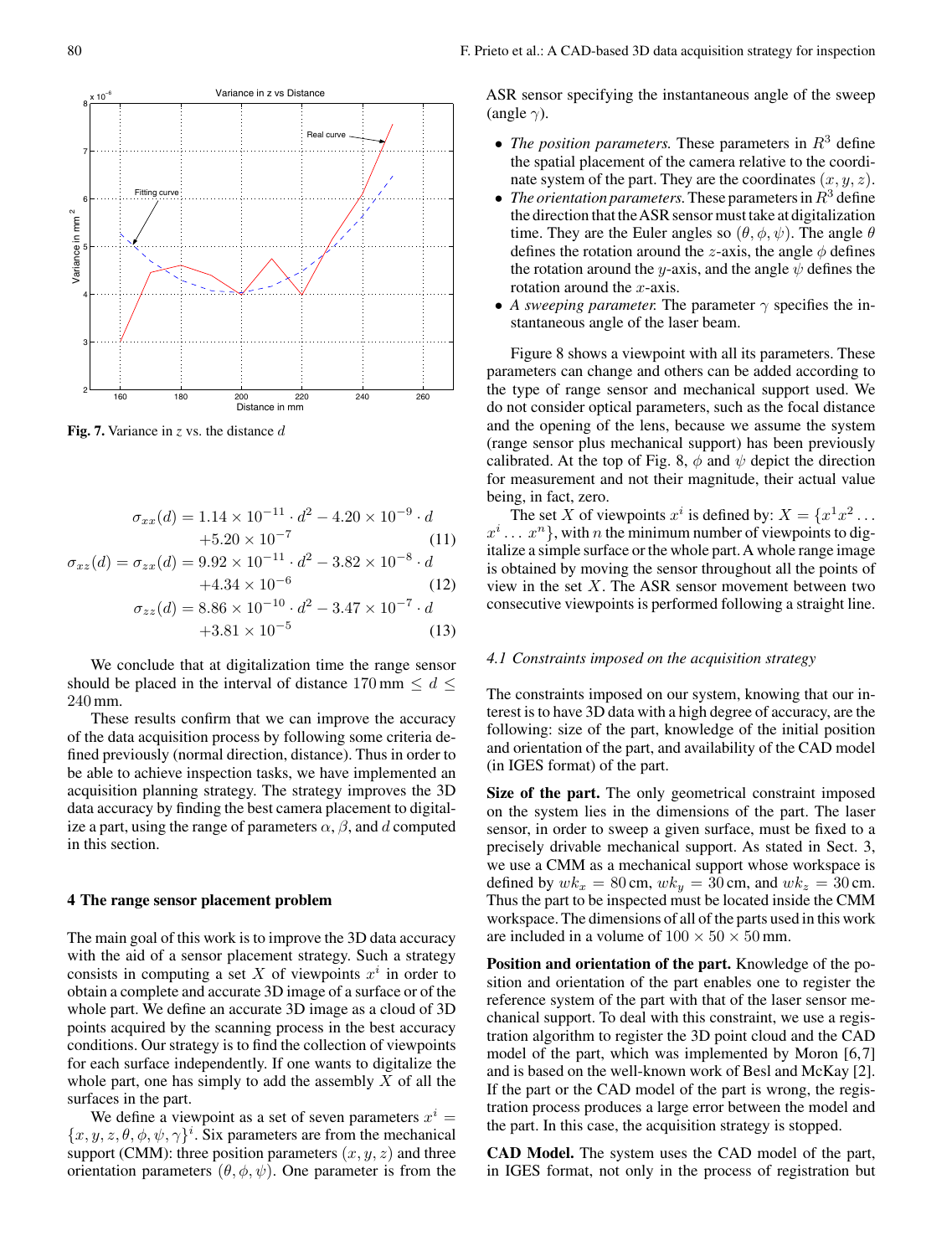

**Fig. 8.** Viewpoint parameters

also for searching the set  $X$  of digitalization viewpoints. The IGES format contains the exact representation of the part by using nonuniform rational B-spline (NURBS) surfaces. These surfaces are used for the computation of the sensor positions in space and as well as for the construction of a *voxel* model of the part (Sect. 5.2) to solve collision and occlusion problems.

# *4.2 Criteria for the acquisition strategy*

We will now describe some criteria taken into account by the acquisition planning algorithm in order to produce a correct solution.

**Position and orientation of the sensor at digitalization time.** We saw in the previous section that the accuracy of the 3D data is a direct function of the conditions of digitalization such as the position and orientation of the camera. For this work, digitalization under the best conditions of accuracy is desirable. A first criterion to be respected is that the position and orientation parameters from each viewpoint must be in the best condition with respect to the accuracy of the data. In Sect. 5.2, we relate the parameters of a viewpoint to parameters  $\alpha$ ,  $\beta$ , and d and select the value of those parameters in order to improve the accuracy of the 3D data.

**Visibility of surfaces to digitalize.** The algorithm must guarantee that the area to be digitalized will be completely visible, i.e., the surface is not occluded. A surface is occluded for a specific viewpoint if any object intersects the laser beam before reaching the target surface or the reflected ray before it arrives at the reception device. An algorithm to evaluate the visibility must be implemented.

**Data accuracy.** To solve the visibility problem of certain surfaces, the sensor must be placed far away from the optimum conditions for digitalization; in this way a poor accuracy will be obtained. The system must evaluate the new accuracy of the 3D data and guarantee that it is better than the minimal accuracy required by the system.

**Uniform distribution of the 3D points.** The points obtained by the digitalization process must be distributed uniformly on the surfaces of the part. Moreover, the system must know the areas of the part that were already digitalized.

**Set** X **of viewpoints distribution.** The set X of viewpoints must be distributed to have minimal mechanical support displacements without collisions. The ASR sensor displacement between two viewpoints is made following a straight line. An algorithm to evaluate the collision problems during this displacement must be implemented. Although the objective of this acquisition strategy is not to minimize the number of viewpoints, it can be reduced when they are aligned, moving the sensor from the initial to the final point, as long as it is guaranteed there are no collision problems. To avoid collision during the CMM motion, a simple process that verifies that the CMM/sensor volume model does not intersect the volume of the inspected object during the motion was used.

## **5 The 3D data acquisition strategy**

## *5.1 The optimization problem*

In Sect. 3, we exposed the noise model of the digitalization system. Let  $\vec{r}_{ij}$  be the value without noise of the point  $(x_i, z_j)$ , and let  $(\hat{x}_i, \hat{z}_j)$  be the measured value of the point. The noise model for a data point measured by the sensor is  $(\hat{x}_i, \hat{z}_j) = (x_i, z_j) + b(x_i, z_j)$ . The noise was described in Eq. 1 (and rewritten here) as a probability density function with a Gaussian distribution.

$$
b(\vec{r}) = \frac{1}{(2\pi)^{3/2}\sqrt{|\Sigma|}} exp\left(-\frac{1}{2}(\vec{r} - \vec{s})^T \Sigma^{-1}(\vec{r} - \vec{s})\right)
$$
(14)

The properties of the noise function  $b(\vec{r})$  can be interpreted geometrically, assigning a constant probability value to the intersection of the function  $b(\vec{r})$  with a horizontal plane. These intersections form a family of ellipses. When the center of the ellipse coincides with the origin of the reference frame, the form and the orientation are defined completely by  $\Sigma$ . Indeed, the length of the major and minor axes can be calculated easily as the square root of the eigenvalues of  $\Sigma$ . The length of the axes of the dispersion ellipse for the point  $\vec{r}$  can then be calculated:

$$
L_x(\vec{r}) = \sqrt{\frac{1}{2} (\sigma_{xx}(\vec{r}) + \sigma_{xz}(\vec{r}))}
$$

$$
L_z(\vec{r}) = \sqrt{\frac{1}{2} (\sigma_{xz}(\vec{r}) + \sigma_{zz}(\vec{r}))}
$$
(15)

where  $L_x(\vec{r})$  is the length of the minor axis and  $L_z(\vec{r})$  is the length of the major axis, since for the point  $\vec{r}$  we know that  $\sigma_{zz}(\vec{r}) > \sigma_{xz}(\vec{r})$  (Sect. 3).

Thus, to obtain optimal 3D data with respect to the accuracy of the measurement system, we must minimize  $L_z$  with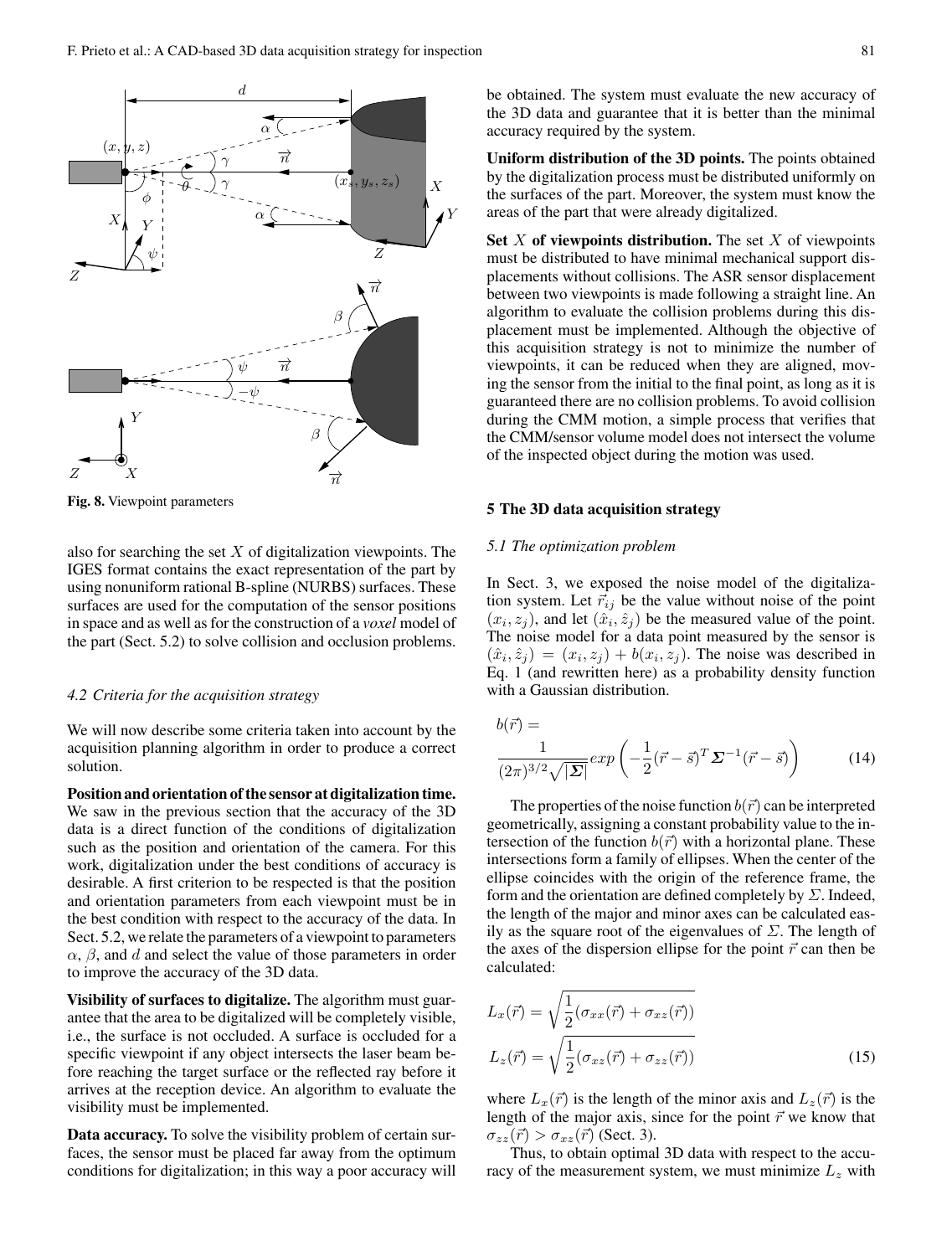respect to the dependent parameters  $\alpha$ ,  $\beta$ , and d. We solve as a minimization problem as follows:

$$
\begin{aligned}\n\text{minimize:} & \quad \sigma_{xz}(\alpha) + \sigma_{xz}(\beta) + \sigma_{xz}(d) \\
&+ \sigma_{zz}(\alpha) + \sigma_{zz}(\beta) + \sigma_{zz}(d) \\
\text{subject to:} & \quad |\alpha| \le 35^{\circ} \\
& |\beta| \le 15^{\circ} \\
& 170 \,\text{mm} \le d \le 240 \,\text{mm}\n\end{aligned} \tag{16}
$$

The constraints for the minimization problem were obtained in Sect. 3. In this same section, we found the values for  $\sigma_{xz}(\alpha)$ ,  $\sigma_{xz}(\beta)$ ,  $\sigma_{xz}(d)$ ,  $\sigma_{zz}(\alpha)$ ,  $\sigma_{zz}(\beta)$ ,  $\sigma_{zz}(d)$  (see Eqs.6, 9, 12, 7, 10, and 13, respectively).

The solution to this minimization problem through a gradient descent method, was  $\alpha = 0^{\circ}$ ,  $\beta = 0^{\circ}$ , and  $d = 195$  mm. Those values correspond to the case where the laser beam, when the sweeping angle is equal to zero ( $\gamma = 0^{\circ}$ ), reaches the surface perpendicularly ( $\alpha = 0^{\circ}, \beta = 0^{\circ}$ ) and the ASR sensor is located at a distance (d) of 195 mm. This position is in general attainable by the sensor when external surfaces of the part are being digitalized (surfaces free of occlusion). For the digitalization of an internal surface, the system will detect the existence of an occlusion problem and will automatically look for a new viewpoint. This process will be described in the following subsections.

## *5.2 The implemented acquisition strategy*

Now that we have posed the optimization problem, we describe a pseudocode describing our algorithm implemented as a solution to the acquisition strategy problem.

| 3D data acquisition strategy algorithm    |
|-------------------------------------------|
| 1. Input data.                            |
| Extract data from the CAD model.<br>1.1.  |
| Generate the 3D voxel model.<br>1.2.      |
| 2. Find the viewpoint set.                |
| 2.1. Viewpoint projection on the surface. |
| 2.2. Find the best viewpoint placement.   |
| 2.3. Verify the nonocclusion conditions.  |
| 3. Estimate 3D data accuracy.             |
| 4. Distribute the set $X$ of viewpoints.  |

In the following paragraphs, we will describe each step of this algorithm.

## 5.2.1 Step 1: Input data

Two processes generate the input data required for the algorithm. A first process extracts from the CAD file the needed data to search for viewpoints on the surfaces. The second process generates a 3D voxel model of the part.

*Step 1.1: Extract data from the CAD model.* A CAD model of the part in IGES format is input to the algorithm. The IGES file contains the exact representation of the part by using NURBS surface parameters. A NURBS surface of order  $p$  in the parametric direction  $u$  and of order  $q$  in the parametric direction  $v$ is defined by the following equation:

$$
\vec{s}(u,v) = \frac{\sum_{i=0}^{n} \sum_{j=0}^{m} N_{i,p}(u) N_{j,q}(v) w_{i,j} \vec{P}_{i,j}}{\sum_{i=0}^{n} \sum_{j=0}^{m} N_{i,p}(u) N_{j,q}(v) w_{i,j}}
$$
(17)

with  $n$  and  $m$  being the number of control points in the parametric direction u and v, respectively,  $\vec{P}_{i,j}$  the control points,  $w_{i,j}$  the weight associated with the control point  $\vec{P}_{i,j}$ , and  $N_{i,p}$ (or  $N_{j,q}$ ) the B-spline base functions defined by the following recurrent formula:

$$
N_{i,p}(u) = \frac{u - u_{i-1}}{u_{i+p-1} - u_{i-1}} N_{i,p-1}(u) + \frac{u_{i+p} - u}{u_{i+p} - u_i} N_{i+1,p-1}(u)
$$
  
and

$$
N_{i,0}(u) = \begin{cases} 1 \text{ if } u_{i-1} \le u \le u_i \\ 0 \text{ elsewhere} \end{cases}
$$

where  $u_i, v_j$  are the inner knots belonging to the knot vectors of the NURBS surface,  $u_i \in [u_0, u_1]$  and  $v_j \in [v_0, v_1]$ . The range of variations for parameters u and v is defined by  $u_0 \leq$  $u \leq u_1$  and  $v_0 \leq v \leq v_1$ . That means that all values of u and v must be within the interval  $[u_0, u_1]$  and  $[v_0, v_1]$ , where  $u_0, u_1, v_0$ , and  $v_1$  are the extremes of the parametric surface. For more details about NURBS, refer to [9].

*Step 1.2: Generate the 3D voxel model.* Let T be a linear transformation that transforms a point  $(u, v)$  in the parametric space toward a point  $(x, y, z)$  in the 3D space, so that  $T(f(u, v)) = (X(f(u, v)), Y(f(u, v)), Z(f(u, v))).$  Let  $P(u, v)$  be a 3D surface representation of a part defined by the union of its  $N$  parametric surfaces

$$
P(u, v) = \sum_{i=1}^{N} \vec{s}_i(u, v) .
$$

Let  $P(x, y, z)$  be the surface representation of a part in the 3D space obtained by:

$$
P(x, y, z) = T(P(u, v)) . \tag{18}
$$

If we divide the 3D space, into boxes or voxels (volume elements), each point of the  $(x, y, z)$  coordinates will be contained in one of these voxels. Let  $Inf(x)$  be the largest integer inferior or equal to x. For the point  $(x, y, z)$ , it can be found that  $x_i = Inf(x)$ ,  $y_i = Inf(y)$ , and  $z_k = Inf(z)$ . Thus the point  $(x, y, z)$  will be contained in the voxel  $V_{iik}$  defined by the coordinates  $(x_i, y_j, z_k)$  and  $(x_i+1, y_j+1, z_k+1)$  (Fig. 9). If we extend the concept of a 2D binary bitmap, where each pixel  $(r, s)$  can take just one of two values, each voxel  $(i, j, k)$ in the 3D space can take one of two values: 0 (unoccupied) or 1 (occupied). An occupied voxel contains some portion of any of the surfaces that make up the part (Fig. 9).

Let us divide each surface  $s_i(u, v)$  into  $N_{u_i} \times N_{v_i}$  parts, with  $N_{u_i}$  and  $N_{v_i}$  as two thresholds that guarantee that when a surface is crossed by the 3D grid, more than one voxel will be touched in the 3D space. Thus, when we move over a surface, following its parametric coordinates, by steps of  $\Delta u_i = \frac{u_{i1} - u_{i0}}{Nu_i}$  and  $\Delta v_i = \frac{v_{i1} - v_{i0}}{Nv_i}$ , it is possible to find all voxels in the 3D space that this surface touches (occupied voxels). The union of all the occupied voxels generated by the 3D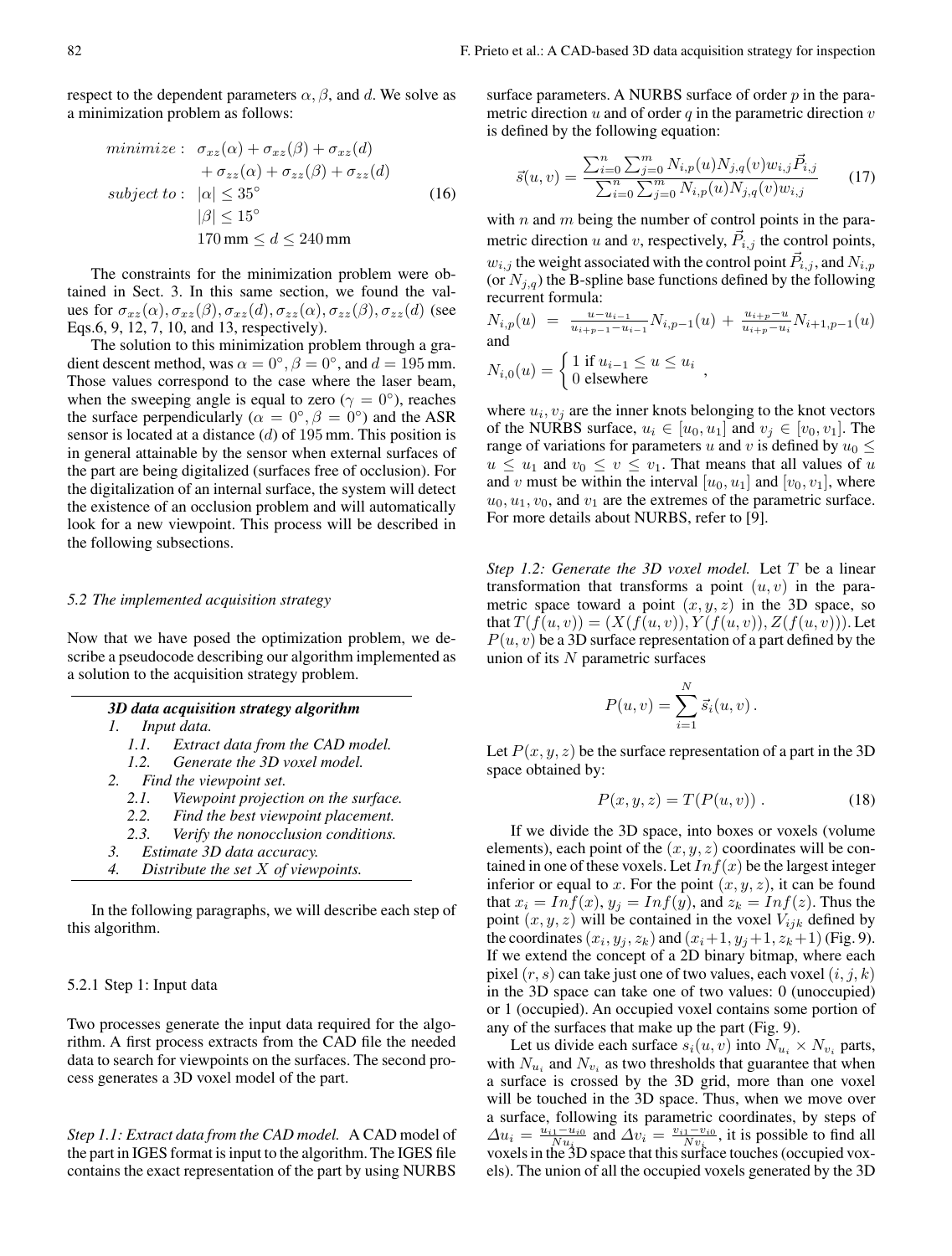

**Fig. 9.** The *voxel* Vijk and the *voxel representation* of the profile of the surface  $\vec{s}(u, v)$ 

surface representation of a part  $P(u, v)$  is the 3D voxel model of the part  $P_D(x, y, z)$ . Clearly,  $P(x, y, z) \subseteq P_D(x, y, z)$ . The importance of this *3D voxel model* in the solution of the occlusion problem will be detailed later.

#### 5.2.2 Step 2: Find the viewpoint set

We now describe how the algorithm finds the set  $X$  of viewpoints for the acquisition system composed for the ASR sensor fixed to a CMM. The strategy could easily be adapted to other systems (range sensor plus mechanical support). In [12], we show how the strategy works for a system composed of a BIRIS range sensor (based on defocusing of the return beam) fixed on a robot arm.

The search for the set of viewpoints is conducted independently for each surface of interest and in three processes. It was shown in Sect. 5.1 that the optimal placement of the range sensor in order to acquire accurate 3D data is obtained when the laser beam (with  $\gamma = 0^{\circ}$ ) reaches the surface in the normal direction ( $\alpha = 0^{\circ}$  and  $\beta = 0^{\circ}$ ). The point  $(x_s, y_s, z_s)$ (Fig. 8) fulfills these conditions. In general, this will be the case when there are no occlusion or accessibility problems.

In the first step, a 2D binary representation of the surface is created (from the NURBS surface) and processed to obtain the viewpoint projection on the surface. Then the set of projected viewpoints is used to obtain the best viewpoint position in space by defining all its parameters (Step 2.2). Finally, if necessary, the viewpoint is modified to ensure the visibility of the surface to be digitalized (Step 2.3).

*Step 2.1: Viewpoints projection on the surface.* We define a viewpoint projection on the surface as the point where the laser beam reaches the surface when the sweep angle  $\gamma$  is equal to zero. We henceforth call this point the projected viewpoint. Initially we create a 2D representation of each surface. This image is processed to obtain the set of projected viewpoints. We denote as  $PVP_{s_i}$  the set of projected viewpoints on the surface  $\vec{s}_i$ .

*Two-dimensional discrete and binary surface representation.* Let  $\vec{s}(u, v)$  be the equation of a parametric surface obtained



**Fig. 10.** Domain of variation for parameters  $u$  and  $v$ 

from the CAD model. The variation range  $D$  for parameters  $u$ and v is defined by  $D = \{(u, v)|u_0 \le u \le u_1, v_0 \le v \le v_1\}$ and,  $(u, v) \in A \cap B$ , with A being the inner component of the external curve and  $B$  the union of the external components of inner curves (Fig. 10).

We define the grid M on parametric space  $(u, v)$  with a sampling step  $\Delta_{uv}$  such that:

$$
\|\vec{s}(u_i, v_j) - \vec{s}(u_i + \Delta_{uv}, v_j)\|
$$
  
= 
$$
\|\vec{s}(u_i, v_j) - \vec{s}(u_i, v_j + \Delta_{uv})\| = 1
$$
 (19)

where  $\|\vec{p_1} - \vec{p_2}\|$  represents the euclidean distance in  $R^3$  between the points  $\vec{p_1}$  and  $\vec{p_2}$ . For the grid M we define the discrete space  $(u^{\dot{d}}, v^{\dot{d}})$  such that  $u^d = 0, 1, 2..., q$  and  $v^d =$  $0, 1, 2..., r$ , with  $q = Int(\frac{u_1 - u_0}{\Delta_{uv}} + 1)$  and  $r = Int(\frac{v_1 - v_0}{\Delta_{uv}} + 1)$ and  $Int(a)$  the integer part of a.

The 2D binary and discrete representation  $\vec{s}_{db}(u^d, v^d)$  for the surface  $\vec{s}$  is defined by:

$$
\vec{s}_{db}(u^d, v^d) = \begin{cases} 1 \text{ if } (u^d, v^d) \in A \cap B \\ 0 \text{ otherwise} \end{cases}
$$
 (20)

In other words,  $\vec{s}_{db}$  is equal to the set of points  $(u^d, v^d)$  from the grid included in  $\vec{s}$ .

The principal disadvantage of this type of discretization, known as discretization by inclusion, is that a very thin surface that does not contain any complete element of the grid M results in an empty discretization. This disadvantage is more obvious when we discretize a curved line, but this is not the case here because we are always working with surfaces. For thin surfaces, this disadvantage is overcome by defining a smaller sampling step in order to always have at least ten points  $(u^d, v^d)$  from the grid included in the surface.

Set of projected viewpoints. The 2D representation  $(\vec{s}_{db}(u^d,$  $(v<sup>d</sup>)$ ) of each surface is processed to obtain the set of projected viewpoints of the surface  $(PVP_{s_i} \in \vec{s}_{db}(u^d, v^d))$ . The process we chose is based on the concept of a skeleton. The skeleton is a representation that is centered and representative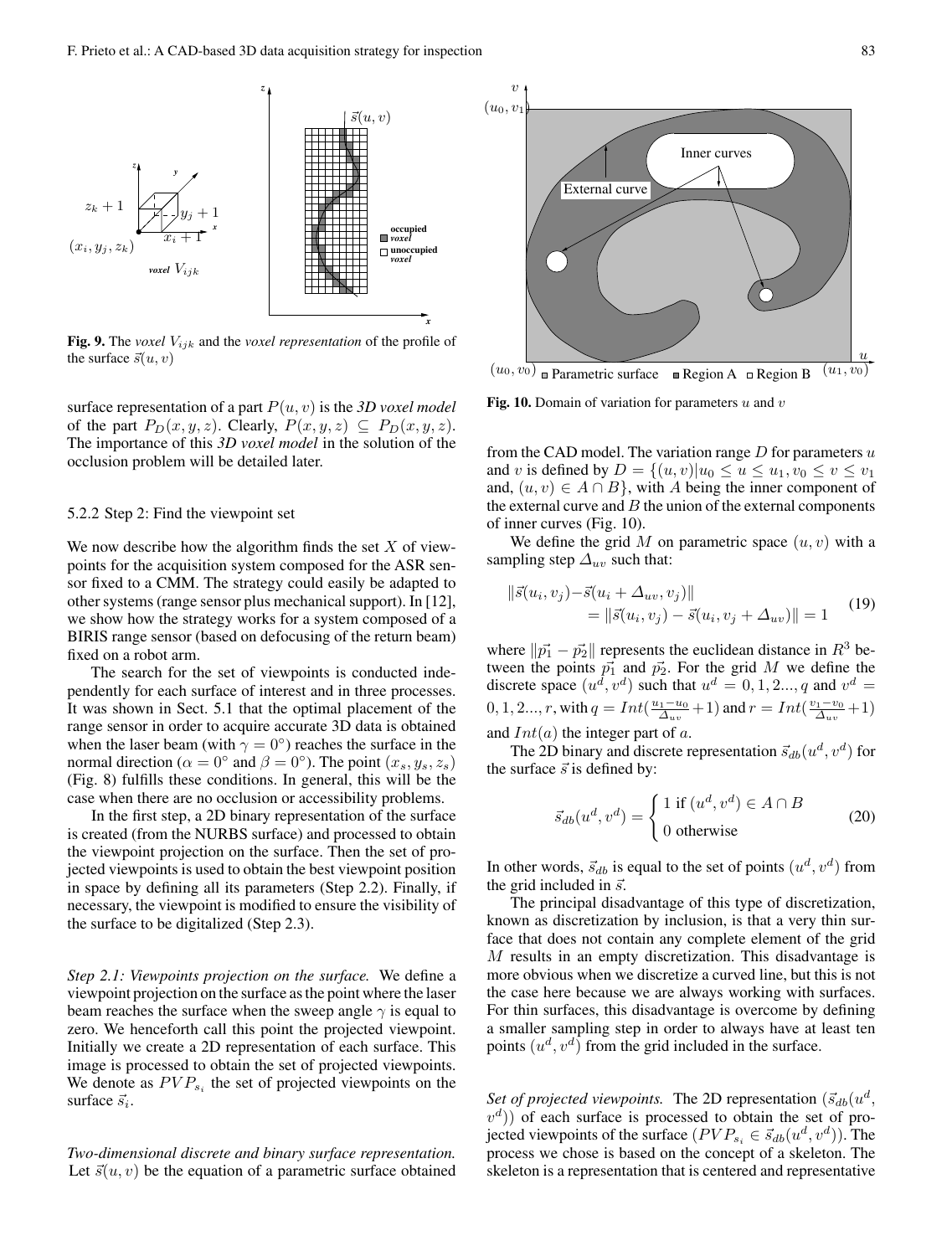

(a) Set on a flat surface (b) Set on a flat surface (c) Set on a curved sur-





of the shape of the object. Some properties of the skeleton are: it is simple (i.e., is made of arcs and curves), it comprises the same number of related components and holes as for the object, and it has the same shape as the object. These properties are very interesting for digitalization because the fact of being thin and connected makes it possible to be followed by the CMM by small movements; in addition, because it has the same form as the surface, we are able to digitalize the whole surface.

In Fig. 11, we illustrate the set of projected viewpoints found for two plane surfaces and for a curved surface (in the figure the set is highlighted by an arrow).

The orientation of the sweeping of the laser beam (parameter  $\theta$  of the viewpoint) must be perpendicular to the direction of the sensor movement between the projected viewpoints in order to have a minimal distance between these points and the surface edges. By following the parametric directions of the surface  $\vec{s}_{db}$ , we determine the best sweeping direction of the laser beam as that where the variation of the incidence angle, during a complete sweeping from one edge of the surface to the other, is the smallest. The skeleton (set of projected viewpoints) is always constrained to have its propagation direction perpendicular to the best sweeping direction of the laser beam.

A CMM moves between two viewpoints in space following the line that connects the viewpoints. The sweeping of the laser beam is perpendicular to this line. The orientation of the range sensor during this movement remains constant. If the speed of this movement is smaller than the sweeping rate of the laser beam (usually it is), then the portion of the surface digitalized between the two points is defined by the rectangle  $R = a \cdot b$ , as shown in Fig. 12. Parameters  $a$  and  $b$  are a function of the distance d from the range sensor to the part, of the sensor field of view ( $2 \times \gamma$  maximum,  $2\gamma_{max}$ ), and of the distance between the two projected viewpoints. In most cases, the sensor field of view is fixed, for the ASR sensor it is  $15° (\gamma_{max} = \pm 7.5°)$ . The distance  $d$  is a parameter computed by the acquisition strategy according to the noise model of the sensor and is forced to remain between 170 mm and 240 mm (see Sect. 3). For our system,  $\alpha$  is the line formed by the projection of the laser beam on the surface and is equal to  $a \simeq 2d \cdot tan(\gamma_{max})$ , and  $b$  is the distance between the two projected viewpoints (Fig. 12). The accuracy of the measured points by an ASR



**Fig. 12.** Rectangle that defines the region digitalized between two viewpoints

sensor is a function of the distance d between the camera and the part, and of the incident angle of the laser beam on the surface, and is therefore related directly to parameters  $a$  and b.

We note in Fig. 11 that the distance from each projected viewpoint to the edges (sweeping distance) is symmetrical and as small as possible when measured perpendicularly to the direction of propagation of the projected viewpoints. The choice of a different orientation to measure the sweeping distance produces a larger sweeping distance, and for the viewpoint that means: *i.* The laser beam sweeps the surface with a major angle  $\gamma$  (i.e., a more significant angle of incidence) or *ii*. The ASR sensor is placed further from the surface. In both cases, the conditions of digitalization change and therefore so does the accuracy of the 3D data.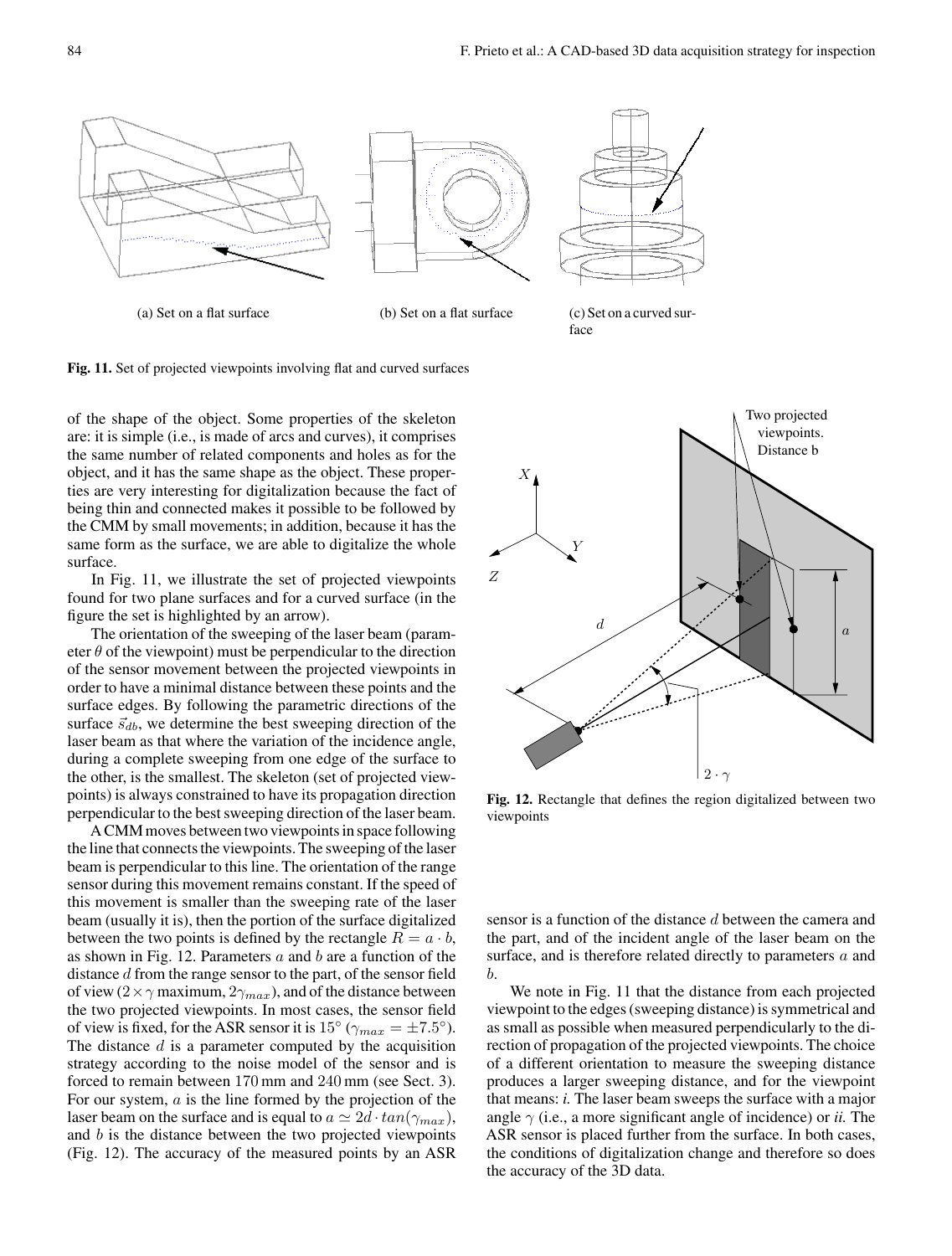

**Fig. 13.** Viewpoint set to digitalize a surface using the acquisition system

*Step 2.2: Find the best viewpoint placement.* In Step 2.1, we found the set of projected viewpoints of the surface  $(PVP_{s_i})$ . We know from Sect. 3 that the accuracy of the 3D data depends on parameters  $\alpha$ ,  $\beta$ , and d. We also know from Sect. 4 that a viewpoint is defined by seven parameters:  $(x, y, z, \theta, \phi, \psi, \gamma)$ . Now we will analyze how the viewpoint parameters are related to the parameters that control the accuracy of the 3D data, in order to define the best viewpoint placement to acquire accurate 3D data.

Let  $P_{s_i} = (x_{P_{s_i}}, y_{P_{s_i}}, z_{P_{s_i}})$  be a projected viewpoint. Let P be a viewpoint related to the projected viewpoint  $P_{s_i}$ . The parameters for viewpoint  $P$  are:

- *Parameter*  $\gamma$  defines the amplitude of the sweeping of the laser beam. It does not affect the position of viewpoint. It must be considered only when an occlusion problem occurs (Step 2.3). The laser beam coming from viewpoint P reaches the projected viewpoint  $P_{s_i}$  when  $\gamma = 0^\circ$ .
- *Parameter* θ defines the orientation of the sweeping of the laser beam when the mechanical support is moving the ASR sensor from one viewpoint to the next. It does not affect the position of a viewpoint.
- *Parameters*  $\phi$  *and*  $\psi$  are the incident angle in the y and  $x$  direction, respectively, between the laser beam when it reaches the projected viewpoint on the surface and the normal vector to this point.
- *Position parameters*  $(x, y, z)$  are defined based on the  $\phi$ and  $\psi$  parameters:

$$
x = x_{P_{s_i}} + d \cdot \sin(\phi)
$$
  
\n
$$
y = y_{P_{s_i}} + d \cdot \cos(\phi) \cdot \sin(\psi)
$$
  
\n
$$
z = z_{P_{s_i}} + d \cdot \cos(\phi) \cdot \cos(\psi)
$$
\n(21)

A mapping from spherical to Cartesian coordinates is performed according to the direction of the laser beam and the distance d from the ASR sensor to the projected viewpoint  $P_{s_i}$ .

When the laser beam reaches the projected viewpoint  $P_{s_i}$  $(\gamma = 0^{\circ})$  with an angle  $\phi$  equal to  $\alpha$  and an angle  $\psi$  equal to  $\beta$ (Fig. 2), the parameters of viewpoint  $P$  related to the projected viewpoint  $P_{s_i}$ , based on parameters  $\alpha, \beta$ , and d that define the



**Fig. 14.** Digitalization of the whole width of the surface

accuracy of the 3D data, are defined by:

$$
\gamma = 0^{\circ}
$$
  
\n
$$
\theta = in the range [-90^{\circ}, 90^{\circ}]
$$
  
\n
$$
\phi = \alpha
$$
  
\n
$$
\psi = \beta
$$
  
\n
$$
x = x_{P_{s_i}} + d \cdot sin(\alpha)
$$
  
\n
$$
y = y_{P_{s_i}} + d \cdot cos(\alpha) \cdot sin(\beta)
$$
  
\n
$$
z = z_{P_{s_i}} + d \cdot cos(\alpha) \cdot cos(\beta)
$$

To compute parameters  $\phi$  and  $\psi$ , we need the normal vector to the surface  $\vec{s}_i$  at the projected viewpoint  $P_{s_i}$ . So we determine for  $P_{s_i}$  its equivalent point  $(u, v) \in \vec{s_i}$  (by using Eq. 18), and we use the parameters of the NURBS surface. There is always a point  $(u, v)$  equivalent to the point  $P_{s_i}$  because  $P_{s_i} \in PVP_{s_i} \in \overrightarrow{s}_{db}(u^d, v^d) \in \overrightarrow{s}(u, v)$ . The normal vector to the point  $(u, v)$  is computed:

$$
\overrightarrow{n} = \frac{\frac{\partial}{\partial u}\overrightarrow{s}(u, v) \times \frac{\partial}{\partial v}\overrightarrow{s}(u, v)}{\|\frac{\partial}{\partial u}\overrightarrow{s}(u, v) \times \frac{\partial}{\partial v}\overrightarrow{s}(u, v)\|^2}
$$
(23)

with

$$
\frac{\partial}{\partial u}\vec{s}(u,v) = \frac{AB - CD}{B^2} \text{ and } \frac{\partial}{\partial v}\vec{s}(u,v) = \frac{EB - FD}{B^2} \text{ where}
$$
  
\n
$$
A = \sum_{i=0}^{n} \sum_{j=0}^{m} (\frac{\partial}{\partial u} N_{i,p}(u)) N_{j,q}(v) w_{i,j} \vec{P}_{i,j}
$$
  
\n
$$
B = \sum_{i=0}^{n} \sum_{j=0}^{m} N_{i,p}(u) N_{j,q}(v) w_{i,j}
$$
  
\n
$$
C = \sum_{i=0}^{n} \sum_{j=0}^{m} N_{i,p}(u) N_{j,q}(v) w_{i,j} \vec{P}_{i,j}
$$
  
\n
$$
D = \sum_{i=0}^{n} \sum_{j=0}^{m} (\frac{\partial}{\partial u} N_{i,p}(u)) N_{j,q}(v) w_{i,j}
$$
  
\n
$$
E = \sum_{i=0}^{n} \sum_{j=0}^{m} N_{i,p}(u) (\frac{\partial}{\partial v} N_{j,q}(v)) w_{i,j} \vec{P}_{i,j}
$$
  
\n
$$
F = \sum_{i=0}^{n} \sum_{j=0}^{m} N_{i,p}(u) (\frac{\partial}{\partial v} N_{j,q}(v)) w_{i,j}
$$
  
\n
$$
\frac{\partial}{\partial u} N_{i,p}(u) = \frac{p}{u_{i+p-1} - u_{i-1}} N_{i,p-1}(u) - \frac{p}{u_{i+p-1} - u_{i-1}} N_{i+1,p-1}(u)
$$
 and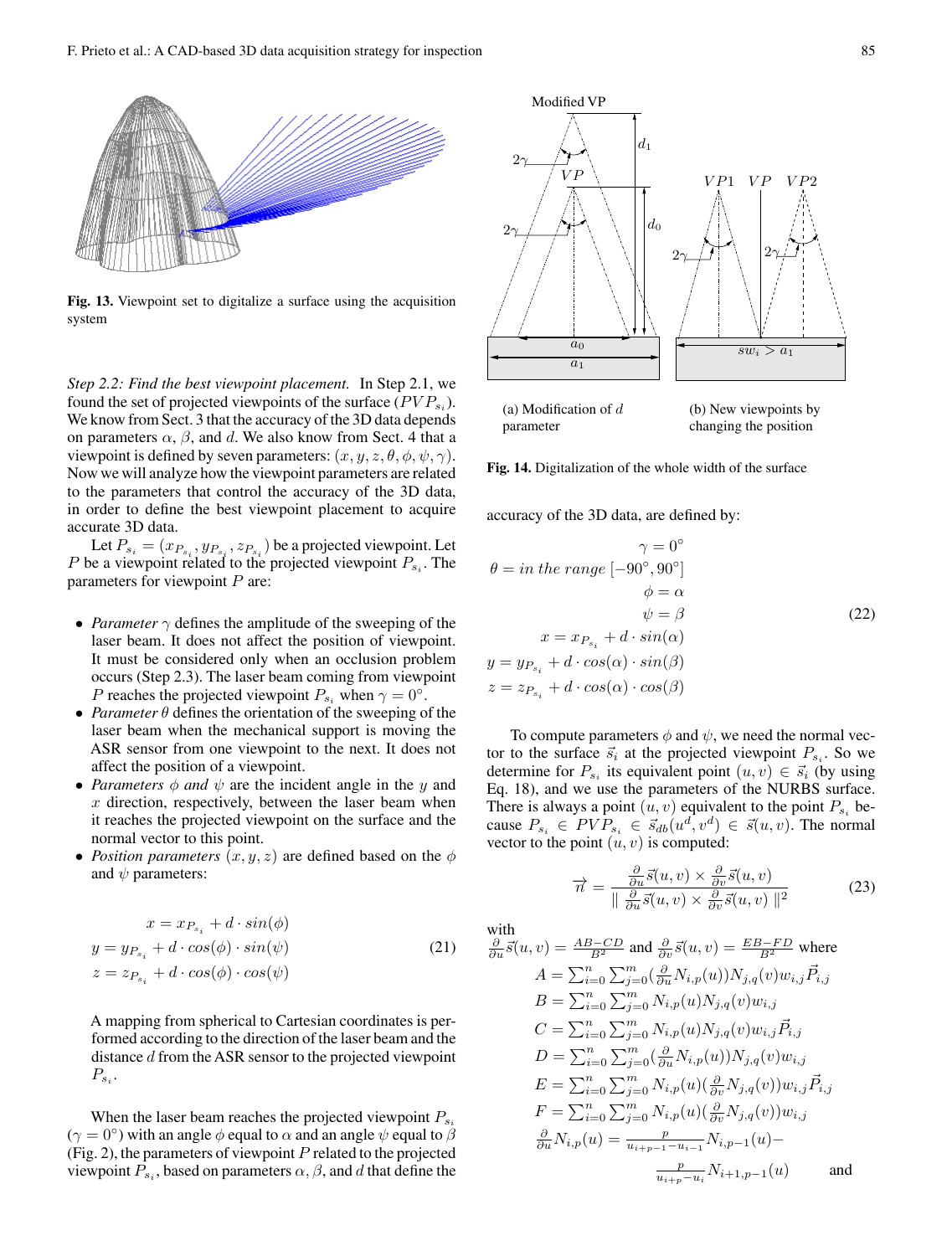



**Fig. 15.** Searching a new viewpoint without occlusion problems by changing its  $\alpha$  or  $\beta$  parameter

**Fig. 16.** New viewpoints to solve occlusion problems remaining as near as possible to the normal direction

$$
\frac{\partial}{\partial v} N_{j,q}(v) = \frac{q}{u_{j+q-1} - u_{j-1}} N_{j,q-1}(v) - \frac{q}{u_{j+q} - u_j} N_{j+1,q-1}(v)
$$

all the parameters for the above relations were defined for Eq. 17.

We can now compute the 3D space viewpoint placement. It is known from Sect. 5.1 that the accuracy of the 3D data will be best when the values of viewpoints  $\alpha$ ,  $\beta$ , and d are 0◦, 0◦, and 195 mm, respectively. Thus if there are no occlusion problems, the viewpoint will be defined by  $(\gamma, \theta, \phi =$  $0^{\circ}, \psi = 0^{\circ}, x = x_{P_{s_i}}, y = y_{P_{s_i}}, z = z_{P_{s_i}} + d$  following the normal direction to the projected viewpoint. For each point belonging to the set of projected viewpoints  $PVP_{S_i}$  in the discrete space  $s_{db}(u^d, v^d)$ , we place the viewpoints within the optimum distance and orientation conditions. In Step 2.3, we will explain how the parameters  $\alpha$ ,  $\beta$ , and d are relaxed when there are occlusion problems.

In Fig. 13, we illustrate the viewpoints found to digitalize a small region of a curved part (corresponding to one surface in the CAD model). Each line represents the projection of the laser beam from the viewpoint where the sensor is placed in relation to the projected viewpoint when the sweeping angle  $(\gamma)$  is equal to zero. The free end of the line (in the space) represents parameters  $(x, y, z)$ . The point where the line reaches the surface represents a projected viewpoint. The parameters  $\alpha$  and  $\beta$  are equal to zero, so the propagation of the laser beam follows the normal direction for each projected viewpoint. The d parameter is the euclidean distance from the viewpoint to the projected viewpoint, that is, the line length.

*Case when not all of the surface is covered.* The width of surface  $sw(P_{s_i})$  for a skeleton point is obtained by adding the distances from the point to each edge of the surface. Let  $sw(P_{s_i})$  be the minimal distance that must be swept by the laser beam (passing by the point  $P_{s_i}$ ) in order to digitalize the whole width of the surface. The optimal value of  $a$  (parameter of the digitalization rectangle), called  $a_0$ , is obtained when the viewpoint is placed under the optimal accuracy conditions ( $\alpha = 0^{\circ}, \beta = 0^{\circ}$ , and  $d = 195$  mm) with respect to the projected viewpoint  $(P_{s_i})$  and with  $\gamma_{max} = \pm 7.5^{\circ}$ , so  $a_0 = 51$  mm (Fig. 14). For point  $P_{s_i}$ , two cases can arise:  $sw_i \leq a_0$  or  $sw_i > a_0$ . In the first case, except for occlusion problems, the viewpoint remains defined under the optimal accuracy conditions. For the second case, we must modify the parameters of the viewpoint.

We have two types of parameter modification required to widen  $a$ . The first consists of modifying parameter  $d$  up to its maximum value; therefore,  $d = 240$  mm. For this value we define  $a_1 = 63$  mm [Fig. 14(a)]. We modify d in order not to increase the number of viewpoints, even if we lose some accuracy of the 3D data. The other modification consists in defining new projected viewpoints. If  $sw_i > a_1$ , new projected viewpoints are defined and placed on the same line of the laser beam sweeping, at an equal distance between the point and the edge of the surface [Fig. 14(b)]. These two processes are repeated until the whole width of the surface is digitalized.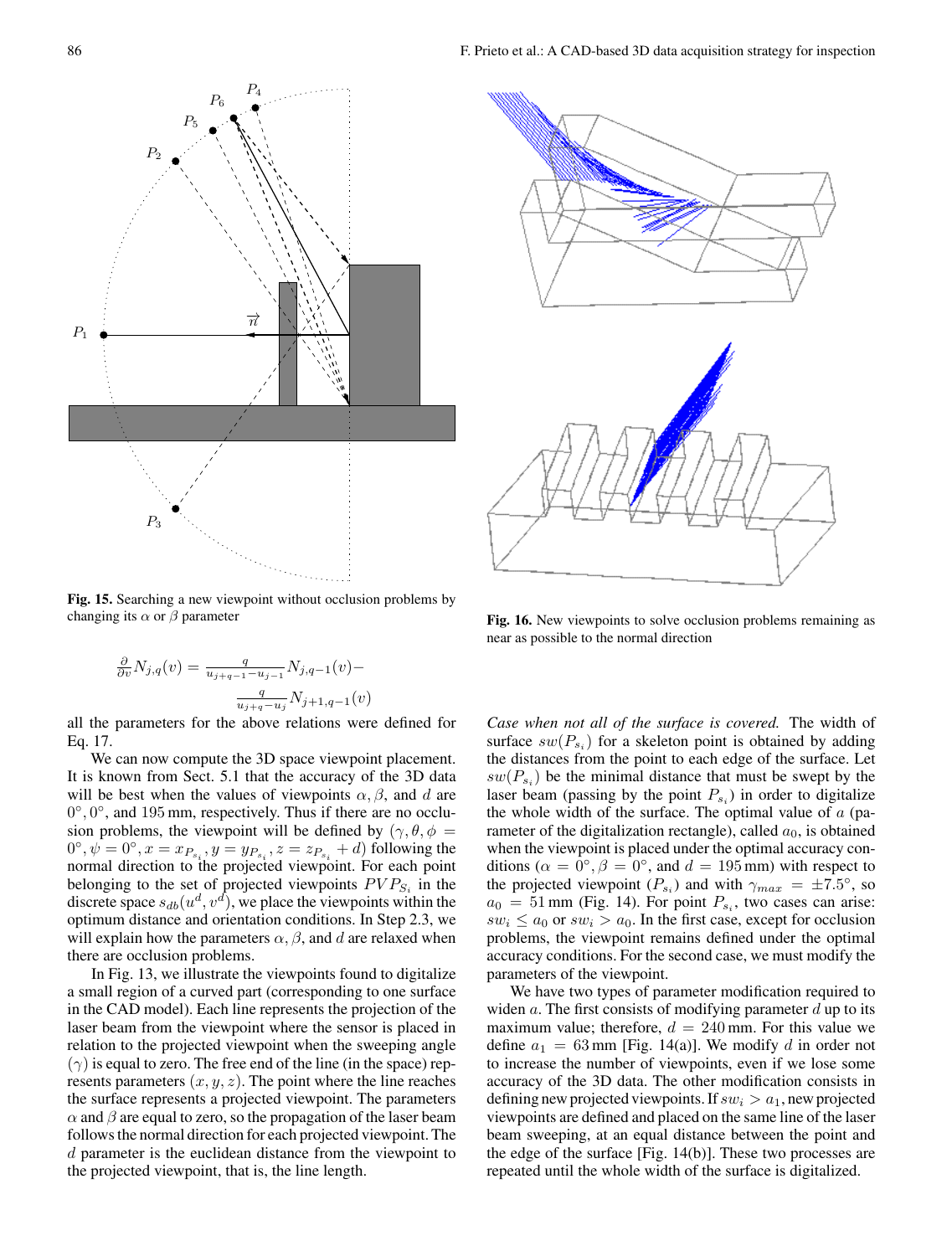

**Fig. 17.** Evaluation of  $\alpha$  and  $\beta$  parameters

*Step 2.3: Verify the nonocclusion conditions.* Until now, the viewpoints were found for the best accuracy conditions, i.e., placed at the optimal distance and with the optimal orientation. The following step of the strategy is to check if the viewpoint is free of occlusion problems, i.e., the laser beam is not intercepted by any object and can thus reach the desired surface. For the evaluation of nonocclusion conditions, a ray is traced from the viewpoint toward the area to digitalize. The strategy verifies (using the model voxel of the part  $P_D(x, y, z)$ ) that no portion of the part is intersected by the ray, i.e., that the ray arrives freely to its objective.

When an occlusion problem is detected, the system searches a new viewpoint by changing its parameters  $\alpha$  or  $\beta$ . The parameter d is not changed because, in general, it does not solve occlusion problems. The movement is performed by increasing or decreasing the incidence angle of the laser beam in the direction of the sweeping laser beam for parameter  $\alpha$ , or perpendicular to it for parameter  $\beta$ . This process is illustrated in Fig. 15. The initial point  $P_1$  defined under the best conditions of accuracy presents an occlusion problem. Points  $P_2$  and  $P_3$  do not solve the occlusion problem.  $P_4$  provides a solution, but the strategy continues to seek a point that is closest to  $P_1$  and finds  $P_5$  and  $P_6$ . The process stops when the variation of the angle between two valid points is smaller than 5◦.

To obtain a new viewpoint, Eq. 16 is used, but we change the constraints imposed on  $\alpha$  and  $\beta$  to be between the new values found ( $\alpha_{fo}$ ,  $\beta_{fo}$ ) and the maximum value, so:  $\alpha_{fo} \leq$  $\alpha \leq 35^{\circ}$  and  $\beta_{fo} \leq \beta \leq 15^{\circ}$ . The solution of Eq. 16 allows us to define a viewpoint placement that is able to digitalize the desired area having good conditions relative to the accuracy of the 3D data. Sometimes  $\alpha_{fo}$  and  $\beta_{fo}$ , the parameter values found, are such that  $\alpha_{fo} > 35^\circ$  and  $\beta_{fo} > 15^\circ$ . In this case, there is no solution to the occlusion problem.

Figure 16 shows the new viewpoints found to solve the occlusion problems. We notice that the new viewpoints remain as close as possible to the normal direction. In the figure, each line represents the projection of the laser beam from the point where the sensor is placed (the free end) to the projected viewpoint on the surface.

*Viewpoint accessibility.* By accessibility we mean that the viewpoint must be reachable by the mechanical support. For accessibility, we must guarantee that the part is in the workspace of the system (ASR sensor/mechanical support). This space defines the area where the sensor could be moved. As stated in Sect. 3.1, for the acquisition system used, this space has the form of a parallelepiped with:  $ws_x = 80 \text{ cm}$ ,  $ws_y = 30$  cm, and  $ws_z = 30$  cm. The viewpoint is transformed from the coordinate system of the part to the coordinate system of the workspace, and if we obtain a valid position, we say that the viewpoint is accessible.

In a valid position, the viewpoint is not superimposed on the part model. The strategy verifies that the viewpoint is not included within the voxel model of the part. All the parts used for this work are included in a volume of  $100 \times 50 \times 50$  mm (Sect. 4.1). Since the placement distance of the viewpoint relative to the surface is usually at least 195 mm, we conclude that in general there are no accessibility problems. For parts with different sizes, an algorithm to detect the accessibility conditions using a complete model system (range sensor plus mechanical support) could be developed.

#### 5.2.3 Step 3: Estimate 3D data accuracy

Once all the viewpoints have been located satisfying nonocclusion conditions, the strategy computes the accuracy of the 3D measured points from the obtained set of viewpoints. We know from Sect. 3 that the accuracy of the measured points by a range sensor is a function of the distance d between the camera and the part being digitalized and of the incident angles  $\alpha$ and  $\beta$  of the laser beam. Thus, to estimate the accuracy of measured points, we must compute these parameters to each 3D acquired point. Here the angle  $\alpha$  is dependent upon the instantaneous sweeping angle  $\gamma$ . Figure 17 illustrates some special configurations for the determination of  $\alpha$  and  $\beta$  parameters. The parameter d was defined above.

Figure 17(a) illustrates the case where the field of view of the range sensor is greater than the width of the surface to measure. The angular amplitude of the sweeping ray is computed from the field of view  $2 \cdot \gamma$  and distance d. The width of the surface sw is obtained from the CAD model.

In Fig. 17(b), we present the computation of the incident angle  $\alpha$  over a curved surface. The point P where the ray touches the surface is computed by using the 3D surface model. The normal to the surface at this point is obtained from the NURBS surface. Finally, the angle  $\alpha$  is computed by developing the inner product of two vectors  $\vec{r_i} \cdot \vec{n}$ .

Once parameters  $d$ ,  $\alpha$ , and  $\beta$  are known, the accuracy is computed as the sum of the noise introduced by each 3D point by using Eq. 1. The dispersion introduced by each parameter is obtained from the models developed in Sect. 3. Sometimes the required precision could not be obtained, particularly for surfaces having an occlusion problem. For such surfaces, the range sensor must have a large inclination to be able to scan the surface. When this happens, the system will indicate the regions that could not be digitalized with the required accuracy.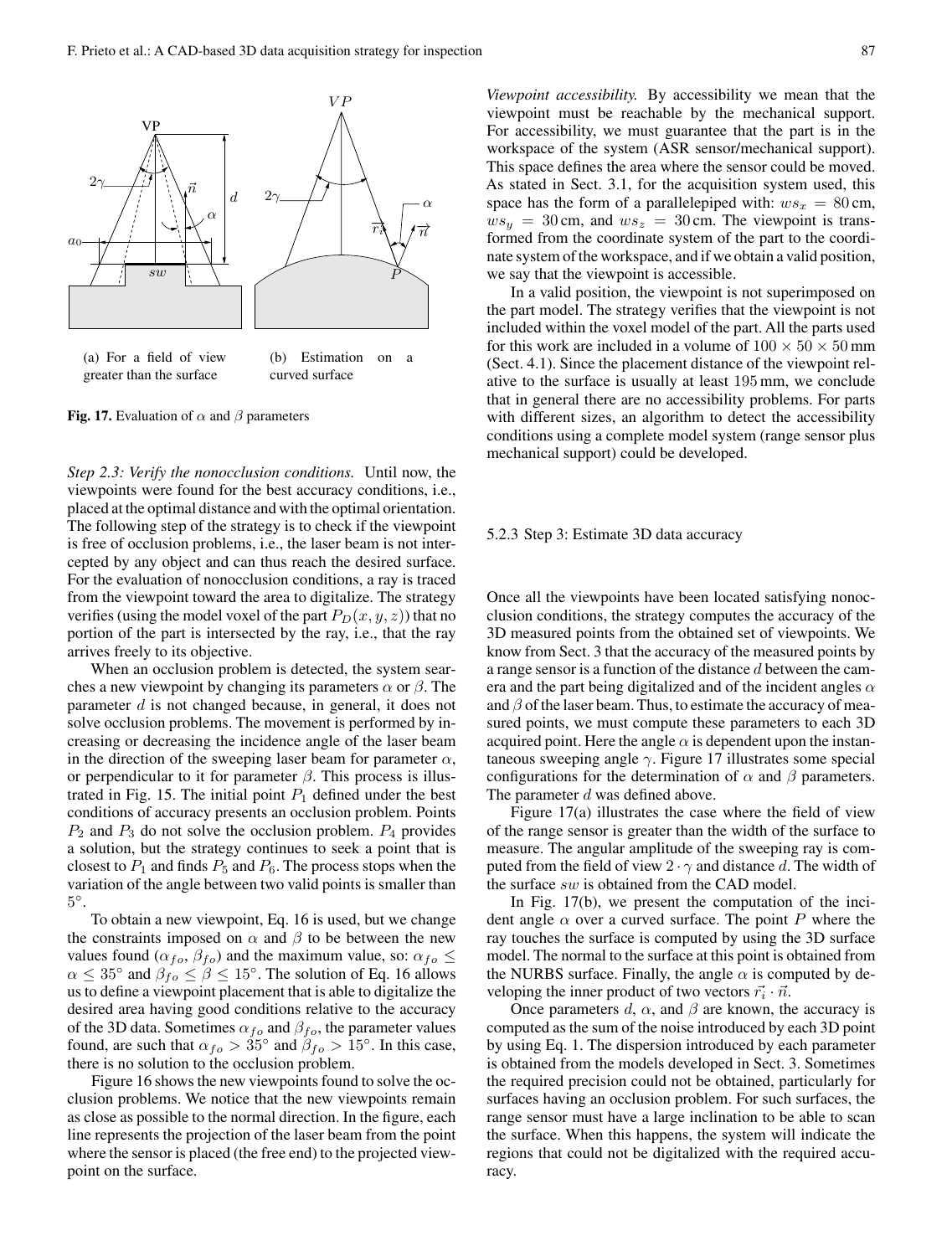

(b) Part 2, composed of flat surfaces



(c) Part 3, composed of flat and curved surfaces



(d) Part 4, composed of curved surfaces

**Fig. 18.** CAD model, sensing strategy to digitalize and range images of some manufactured parts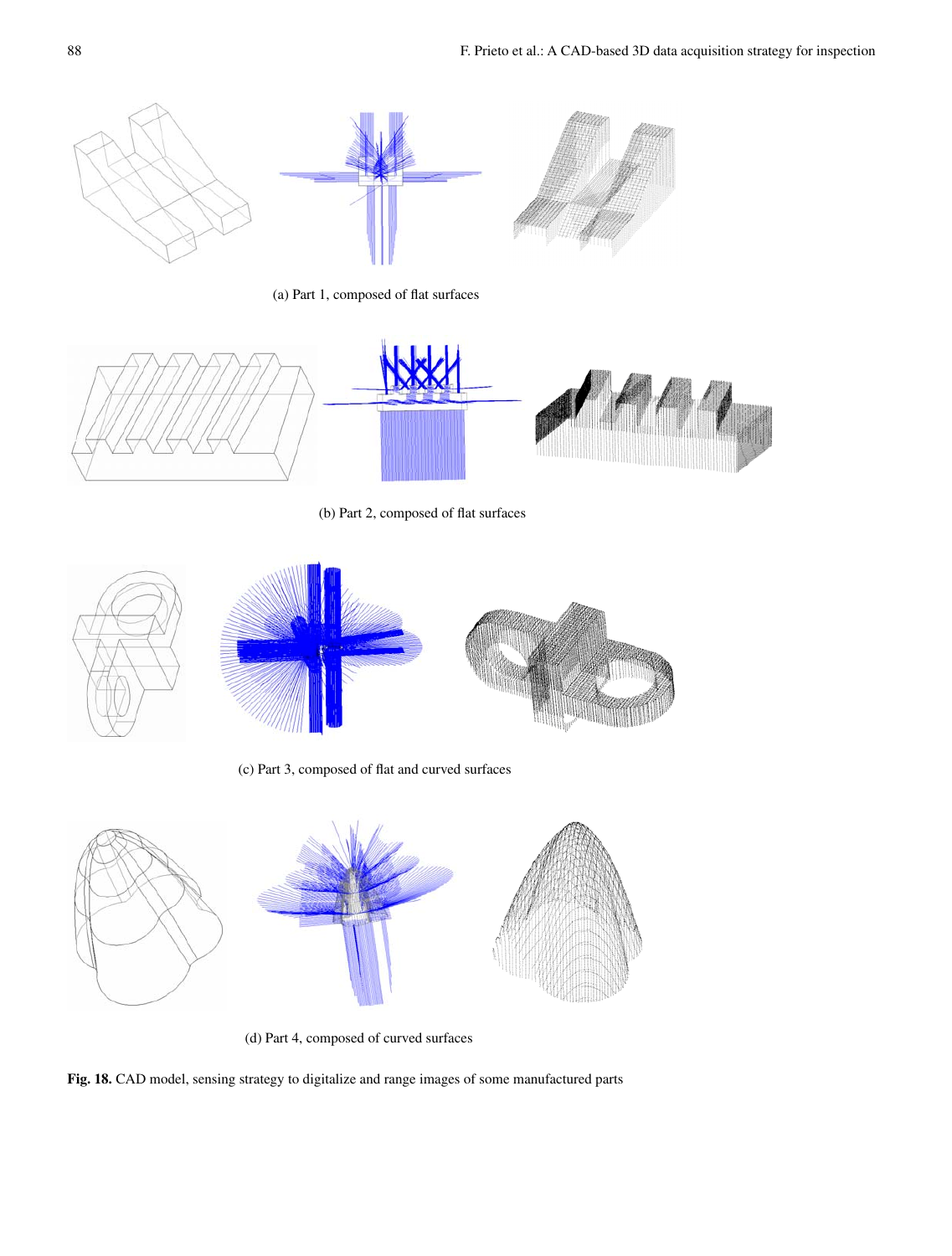#### 5.2.4 Step 4: Distribute the set  $X$  of viewpoints

The last step of the strategy consists in distributing the set  $X$ of viewpoints in such a way that the parameters of two consecutive points are as similar as possible. The movement between the viewpoints is carried out by the mechanical support. It is desired that changes of the parameters from one viewpoint to another be minimal in order to reduce digitalization time.

For the acquisition system, because set  $X$  is derived from the skeleton of the surface, we have posed the problem as one of searching for the path of minimum cost in a graph. The problem is solved for each surface independently. The critical components of this method are: to have a good starting point, to know how the obtained results influence the choice of the next point, and to define a good criterion for stopping.

Let  $P_{s_i i}$  be the  $i^{th}$  projected viewpoint of the set  $PVP_{s_i}$ , and let  $V_8(P_{s,i})$  be the number of points with 8-connectivity to  $P_{s,i}$ . An extremal point is defined as having less connectivity with its neighbors and corresponds to the starting or stopping point of the digitalization path. We define as junction points those points with at least three 8-connectivity points.

The starting point is the extremal point closest to the origin of the surface in the parametric space. The  $(x, y, z)$  parameters of this point are compared with those of all the remaining points by computing the euclidean distance. The closest point is selected as the next point. If there are several points of equal distance, the distance between the  $(\theta, \phi, \psi)$  parameters is used. When a junction point is found, the selected path is that which minimizes the distance, and as soon as it arrives at an extremal point, the junction point is taken back to optimize the remaining junctions. This process is repeated until all points in  $PVP_{s_i}$  are taken into account. Since the set of projected viewpoints is finite  $(PVP_{si})$ , the set of viewpoints is also finite, and it is guaranteed that this process will terminate.

*Free collision movement.* The movement between two viewpoints must be collision-free. For this work we assume that within the workspace we only have the part. We have represented the part by a voxel model. The movement of the ASR sensor between two viewpoints is carried out by the mechanical support (CMM) following a straight line. The movement is accomplished without collisions when, after checking throughout this line, the model of the part is not touched. When a collision problem is detected, the system tries to solve it by defining intermediate positions of movement. For a more complex workspace (parts with different sizes, other parts in the workspace, etc.), an algorithm that takes into account the model of all the parts and the model of the acquisition system could be developed.

## **6 Sensor placement strategy results**

In the previous section, we described our strategy to automatically set a sensor's placement for completely and accurately acquiring the geometry of a surface or of the complete part whenever possible. In this section, we present some results of a sensing strategy for the complete digitalization of some manufactured parts.



**Fig. 19.** Standard digitalization process

In Fig. 18, we show the CAD model, the sensing strategy for digitalization, and the range images of different manufactured parts, respectively. Part 1 [Fig. 18(a)] and part 2 [Fig. 18(b)] are composed of flat surfaces, part 3 [Fig. 18(c)] is composed of both flat and curved surfaces, and part 4 [Fig. 18(d)] is composed of curved surfaces.

The CAD model of each part is a wire model representing its NURBS surfaces. The sensing strategy is designed for the digitalization of the whole part and for an acquisition system composed of an ASR sensor mounted on a CMM. All the viewpoints are represented by a line that is the projection of the laser beam from the point where the sensor is placed (the free end) to the projected viewpoint on the surface. For inner surfaces, some occlusion problems were solved. The viewpoints always remain close to the normal direction of surfaces. Finally, we present the range images of the parts acquired by the acquisition system using the sensing strategy.

A *standard digitalization* is a systematic discretization of the part. It is a process in which the part is swept by the laser beam when the sensor is moved from one preset viewpoint to another (the viewpoints are manually selected). These viewpoints are at a fixed orientation with respect to the part. In this work, we swept the part from four different positions of the sensor, as shown in Fig. 19. The slope of the sensor was  $45^{\circ}$ , and the sensor movement was from viewpoints  $P_1$ ,  $P_2$ ,  $P_3$ , and  $P_4$  to another viewpoint perpendicular to the sheet.

In order to evaluate the improvement of the accuracy of the 3D data when they were acquired using the sensing strategy, a standard digitalization of each part was done. An accuracy evaluation of the two images of each part was done by using an algorithm that computes the distance between each measured point and the nearest point on the NURBS surface. We summarize in Table 1 the results of measurement of the average distance between each point of the cloud and the closest point on the NURBS surface. The average distance for the standard digitalization is shown in the column *Stand Dig*. The average distance for the digitalization using the sensing strategy is present in the column *Strat Dig*. In the last column, we present the improvement obtained when the strategy is used.

The smallest average distance is obtained for parts 1 and 2, which is not surprising since these parts are composed of flat surfaces. For these two parts, we obtain an improvement of about 33%. For the curved part (part 4), we obtain an improvement of 35%, which is better because in the digitalization process the laser beam is closer to perpendicular when we use the strategy. Finally, for part 3, some occlusions permit no more than a 13% improvement.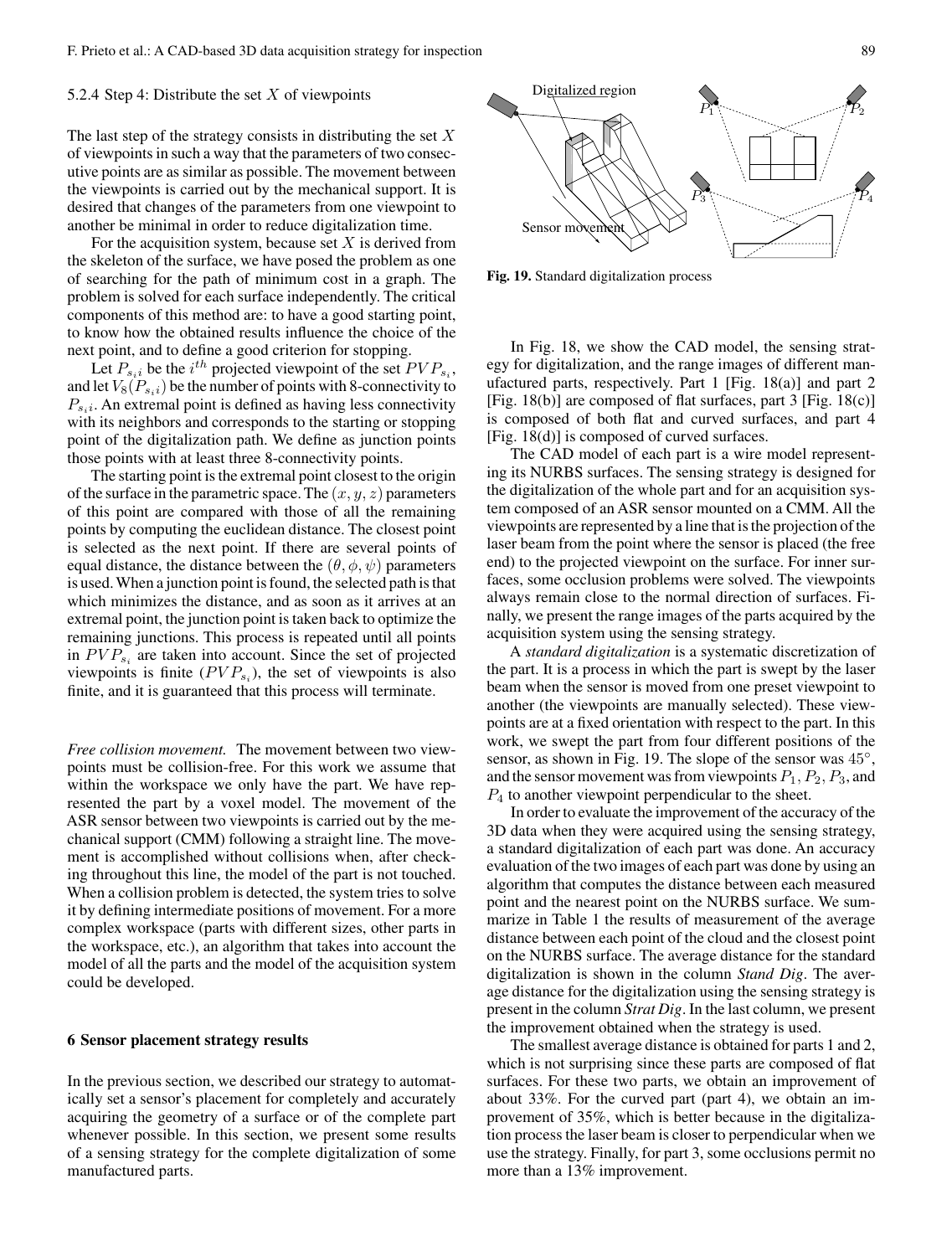**Table 1.** Average distance between each point of the cloud and the closest point on the NURBS surface

| Part   | Stand Dig                | <b>Strat Dig</b>         | Improvement                    |
|--------|--------------------------|--------------------------|--------------------------------|
| Part 1 | $73 \mu m$               | $48 \,\mathrm{\upmu m}$  | $25 \,\mathrm{\upmu m} (34\%)$ |
| Part 2 | 99 um                    | $66 \,\mathrm{\upmu m}$  | $33 \,\mu m (33\%)$            |
| Part 3 | $106 \,\mathrm{\upmu m}$ | $92 \,\mathrm{\upmu m}$  | $14 \,\mu m(13\%)$             |
| Part 4 | $153 \,\mathrm{\upmu m}$ | $100 \,\mathrm{\upmu m}$ | $53 \,\mu m(35\%)$             |

# **7 Conclusion**

We have presented an automated acquisition planning strategy to improve the accuracy of a cloud of measured 3D points. The strategy computes a set of viewpoints in order to obtain a complete and accurate 3D image of the part or selected surfaces of the part. The viewpoints are constrained to have the best accuracy conditions in the scanning process. For the range sensor used, it was shown that accuracy of the 3D measured points is a function of the distance to the part and of the incident angle with which the laser beam reaches the surface.

The system does not have any limitation in the geometry of parts to be scanned, meaning that it works as well with flat or curved parts. Knowledge of the exact position and orientation of the part and its CAD model are the only system requirements. The strategy can be easily adapted to use other kinds of range sensors and mechanical supports. For these, a new model of the sensor accuracy must be found.

The planning strategy allows us to digitalize the whole part or the surfaces of interest with a specified accuracy. This property is important for inspection tasks, where we are largely interested in verifying the specification of a few surfaces, because we are able to have an accurate cloud of 3D measured points of the surface.

Although some elements of the algorithm can be expensive in computation time, like the generation of the *voxel model* or the solution to occlusion problems, all of the processes for digitalization planning are carried out offline.

*Acknowledgements.* The authors wish to thank the anonymous reviewers for their useful comments and criticisms that greatly enhanced the quality of the paper.

## **References**

- 1. Abrams S, Allen P, Tarabanis K (1997) Computing camera viewpoints in an active robot work-cell. Department of Computer Science, Columbia University, New York
- 2. Besl PJ, McKay ND (1992) A method for registration of 3-D shapes. IEEE Trans Patt Analysis Mach Intell 14(2):239–256
- 3. Blais F, Rioux M, Beraldin JA (1988) Practical considerations for a design of a high precision 3-D laser scanner system. In: Proceedings of SPIE conference on optomechanical and electrooptical design of industrial systems, Bellingham,WA, June 1988, pp 225–246
- 4. Mason SO, Grun A (1995) Automatic sensor placement for accurate dimensional inspection. Comput Vis Image Understand 61(3):454–467
- 5. Maver J (1995) Collecting visual information using an active sensor system. Ph.D. dissertation, Department of Computer and Information Science, University of Ljubljana, Ljubljana, Slovenia
- 6. Moron V, Boulanger P, Masuda P, Redarce HT (1995) Automatic inspection of industrial parts using 3-D optical range sensor. In: Proc SPIE Videometrics IV 2598:315–325
- 7. Moron V (1996) Mise en correspondance de données 3D avec un modèle CAO: Application à l'inpection automatique. Ph.D. dissertation, Automatique Industrielle, Institut National des Sciences Appliquées de Lyon (INSA), France
- 8. Papadopoulos-Orfanos D (1997) Numérisation géométrique automatique à l'aide d'un capteur de présicion à profondeur de champ réduite. Ph.D. dissertation, Ecole Nationale Supérieure des Télécomunications de Paris (ENST)
- 9. Piegl L, Tiller W (1997) The NURBS book, 2nd edn. Springer, Berlin Heidelberg New York
- 10. Pito R (1997) Automated surface acquisition using range cameras. Ph.D. dissertation, Computer and Information Science, GRASP Laboratory, University of Pennsylvania, Philadelphia
- 11. Prieto F, Redarce HT, Lepage R, Boulanger P (1998) Visual system for fast and automated inspection of 3D parts. Int J CAD-CAM Comput Graph 13(4-5-6):211–227
- 12. Prieto F, Redarce HT, Lepage R, Boulanger P (1999) Range image accuracy improvement by acquisition planning. In: Proceedings of the 12th conference on vision interface (VI'99), Trois Rivières, Québec, Canada, 18–21 May 1999, pp 156–163
- 13. Rioux M (1984) Laser range finder based on synchronized scanners. Appl Opt 23(21):3837–3844
- 14. Tarabanis KA, Allen PK, Tsai RY (1995a) A survey of sensor planning in computer vision. IEEE Trans Robot Automat 11(1):86–104
- 15. Tarabanis KA, Tsai RY,Allen PK (1995b) The MVP sensor planning system for robotic vision tasks. IEEE Trans Robot Automat 11(1):72–85
- 16. Tarabanis KA, Tsai RY,Anil K (1996) Computing occlusion-free viewpoints. IEEE Trans Patt Analysis Mach Intell 18(3):279– 292
- 17. Tarbox GH, Gottschlich SN (1995a) IVIS: An integrated volumetric inspection system. Comput Vis Image Understand 61(3):430–444
- 18. Tarbox GH, Gottschlich SN (1995b) Planning for complete sensor coverage in inspection. Comput Vis Image Understand 61(1): 84–111
- 19. Trucco E, Umasuthan M, Wallace AM, Roberto V (1997) Modelbased planning of optimal sensor placements for inspection. IEEE Trans Robot Automat 13(2):182–194
- 20. Whaite P, Ferrie F (1997) Autonomous exploration: driven by uncertainty. IEEE Trans Patt Analysis Mach Intell 19(3):193– 205
- 21. Zha H, Morooka K, Hasegawa T, Nagata T (1997) Active modeling of 3-D objects: planning on the next best pose (NBP) for acquiring range images. In: Proceedings of the international conference on recent advances in 3-D digital imaging and modeling, Ottawa, Canada, 12–15 May 1997, pp 68–75